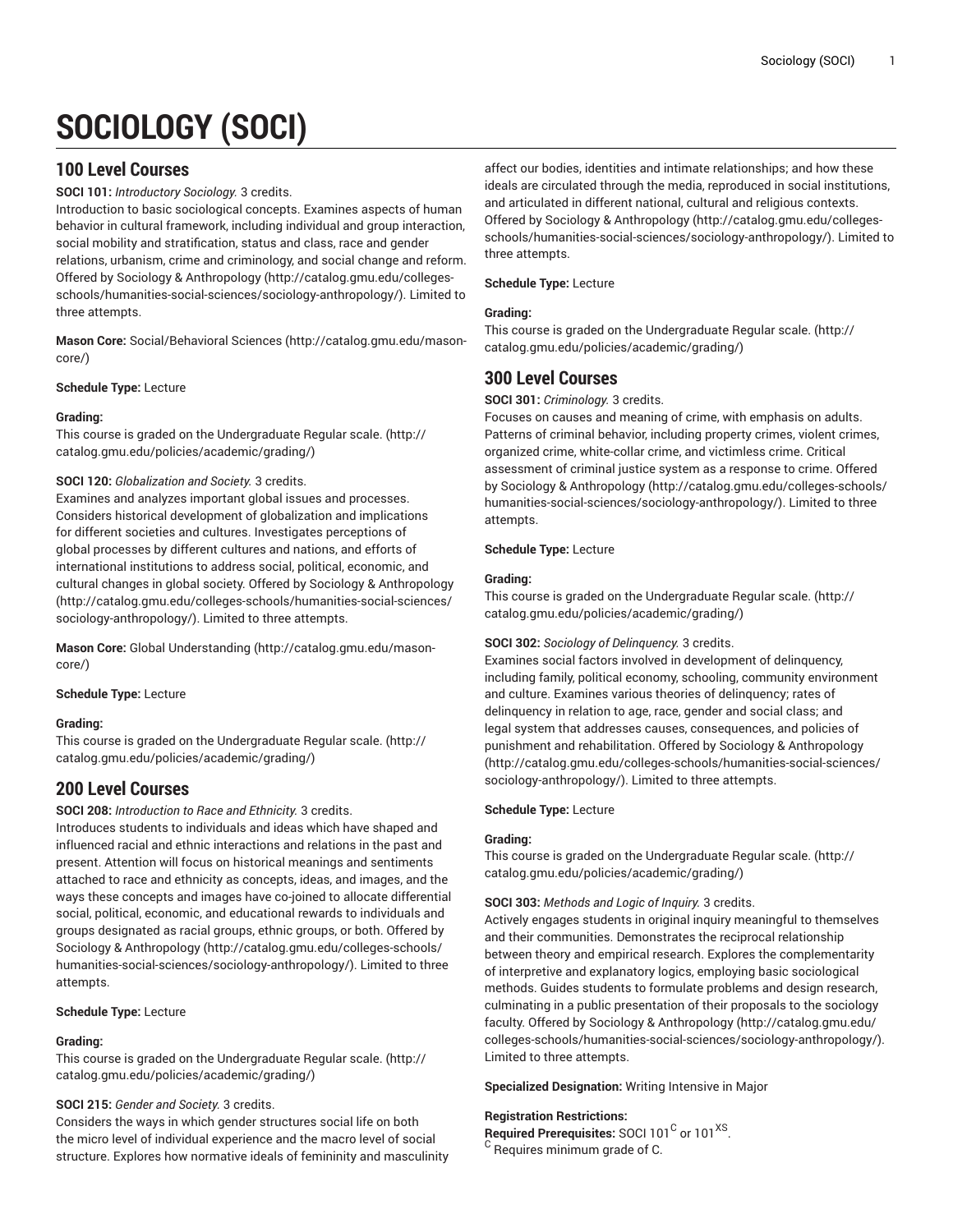XS Requires minimum grade of XS.

#### **Schedule Type:** Lecture

## **Grading:**

This course is graded on the [Undergraduate](http://catalog.gmu.edu/policies/academic/grading/) Regular scale. ([http://](http://catalog.gmu.edu/policies/academic/grading/) [catalog.gmu.edu/policies/academic/grading/\)](http://catalog.gmu.edu/policies/academic/grading/)

## **SOCI 304:** *The Future of Work.* 3 credits.

Introduces the basic concepts of economic sociology. Explores how the world of work has changed due to globalization, deindustrialization, new technologies, and economic crisis. Focuses on providing students with a better understanding of how markets and corporations work, and about new economic approaches to create new, potentially less alienating work environments. Offered by Sociology & [Anthropology](http://catalog.gmu.edu/colleges-schools/humanities-social-sciences/sociology-anthropology/) ([http://catalog.gmu.edu/colleges-schools/humanities-social-sciences/](http://catalog.gmu.edu/colleges-schools/humanities-social-sciences/sociology-anthropology/) [sociology-anthropology/\)](http://catalog.gmu.edu/colleges-schools/humanities-social-sciences/sociology-anthropology/). Limited to three attempts.

# **Schedule Type:** Lecture

#### **Grading:**

This course is graded on the [Undergraduate](http://catalog.gmu.edu/policies/academic/grading/) Regular scale. ([http://](http://catalog.gmu.edu/policies/academic/grading/) [catalog.gmu.edu/policies/academic/grading/\)](http://catalog.gmu.edu/policies/academic/grading/)

# **SOCI 307:** *Social Movements and Political Protest.* 3 credits.

Explores processes for organizing resistance to current social and power arrangements, from terrorism to nonviolent civil resistance to create alternative institutions, policies, or leadership that promote human rights and social justice. Uses historical and contemporary case studies of local and global change to explore, how, why, and to what effect individuals have organized to protest the status quo and create social change. Offered by Sociology & [Anthropology \(http://catalog.gmu.edu/colleges](http://catalog.gmu.edu/colleges-schools/humanities-social-sciences/sociology-anthropology/)[schools/humanities-social-sciences/sociology-anthropology/](http://catalog.gmu.edu/colleges-schools/humanities-social-sciences/sociology-anthropology/)). Limited to three attempts.

# **Schedule Type:** Lecture

#### **Grading:**

This course is graded on the [Undergraduate](http://catalog.gmu.edu/policies/academic/grading/) Regular scale. ([http://](http://catalog.gmu.edu/policies/academic/grading/) [catalog.gmu.edu/policies/academic/grading/\)](http://catalog.gmu.edu/policies/academic/grading/)

**SOCI 308:** *Race and Ethnicity in a Changing World.* 3 credits. Explores how race and ethnicity have been shaped by policies and practices in Western and non-Western societies. Explores the evolution of racial and ethnic attitudes from a global and historical perspective. Examines how changing demographic racial patterns may affect definitions of race and ethnicity and the ways in which people individually and collectively act to create new futures. Offered by [Sociology &](http://catalog.gmu.edu/colleges-schools/humanities-social-sciences/sociology-anthropology/) [Anthropology](http://catalog.gmu.edu/colleges-schools/humanities-social-sciences/sociology-anthropology/) [\(http://catalog.gmu.edu/colleges-schools/humanities](http://catalog.gmu.edu/colleges-schools/humanities-social-sciences/sociology-anthropology/)[social-sciences/sociology-anthropology/](http://catalog.gmu.edu/colleges-schools/humanities-social-sciences/sociology-anthropology/)). Limited to three attempts.

**Mason Core:** [Social/Behavioral](http://catalog.gmu.edu/mason-core/) Sciences ([http://catalog.gmu.edu/mason](http://catalog.gmu.edu/mason-core/)[core/\)](http://catalog.gmu.edu/mason-core/)

# **Schedule Type:** Lecture

# **Grading:**

This course is graded on the [Undergraduate](http://catalog.gmu.edu/policies/academic/grading/) Regular scale. ([http://](http://catalog.gmu.edu/policies/academic/grading/) [catalog.gmu.edu/policies/academic/grading/\)](http://catalog.gmu.edu/policies/academic/grading/)

**SOCI 309:** *Contemporary Families and Intimate Relationships.* 3 credits. Uses a sociological framework to analyze and understand the diverse forms of contemporary families--traditional marriages, cohabitation, domestic partnerships, single-parents families, stepfamilies, and gay and lesbian families. Explored are topics such as changes in sexual

mores, reflected in new dating practices; shifting parenting roles; effects of social class, race and ethnicity; and the outcomes of divorce for couples and children. Offered by Sociology & [Anthropology \(http://](http://catalog.gmu.edu/colleges-schools/humanities-social-sciences/sociology-anthropology/) [catalog.gmu.edu/colleges-schools/humanities-social-sciences/](http://catalog.gmu.edu/colleges-schools/humanities-social-sciences/sociology-anthropology/) [sociology-anthropology/](http://catalog.gmu.edu/colleges-schools/humanities-social-sciences/sociology-anthropology/)). Limited to three attempts.

#### **Schedule Type:** Lecture

# **Grading:**

This course is graded on the [Undergraduate](http://catalog.gmu.edu/policies/academic/grading/) Regular scale. ([http://](http://catalog.gmu.edu/policies/academic/grading/) [catalog.gmu.edu/policies/academic/grading/](http://catalog.gmu.edu/policies/academic/grading/))

# **SOCI 310:** *Sociology of Deviance.* 3 credits.

Analyzes macro- and microlevel deviance-producing processes, meaning and control of deviance, and major theoretical approaches to deviance. Offered by Sociology & [Anthropology](http://catalog.gmu.edu/colleges-schools/humanities-social-sciences/sociology-anthropology/) ([http://catalog.gmu.edu/colleges](http://catalog.gmu.edu/colleges-schools/humanities-social-sciences/sociology-anthropology/)[schools/humanities-social-sciences/sociology-anthropology/\)](http://catalog.gmu.edu/colleges-schools/humanities-social-sciences/sociology-anthropology/). Limited to three attempts.

#### **Schedule Type:** Lecture

#### **Grading:**

This course is graded on the [Undergraduate](http://catalog.gmu.edu/policies/academic/grading/) Regular scale. ([http://](http://catalog.gmu.edu/policies/academic/grading/) [catalog.gmu.edu/policies/academic/grading/](http://catalog.gmu.edu/policies/academic/grading/))

# **SOCI 311:** *Sociological Theory.* 3 credits.

Explores sociological tradition through readings and discussions of ideas drawn from writings of selected sociological thinkers from classical to contemporary. Offered by Sociology & [Anthropology](http://catalog.gmu.edu/colleges-schools/humanities-social-sciences/sociology-anthropology/) ([http://](http://catalog.gmu.edu/colleges-schools/humanities-social-sciences/sociology-anthropology/) [catalog.gmu.edu/colleges-schools/humanities-social-sciences/](http://catalog.gmu.edu/colleges-schools/humanities-social-sciences/sociology-anthropology/) [sociology-anthropology/](http://catalog.gmu.edu/colleges-schools/humanities-social-sciences/sociology-anthropology/)). Limited to three attempts.

**Recommended Prerequisite:** 6 credits of upper level (300 or 400 level) sociology courses, or permission of instructor.

#### **Schedule Type:** Lecture

#### **Grading:**

This course is graded on the [Undergraduate](http://catalog.gmu.edu/policies/academic/grading/) Regular scale. ([http://](http://catalog.gmu.edu/policies/academic/grading/) [catalog.gmu.edu/policies/academic/grading/](http://catalog.gmu.edu/policies/academic/grading/))

#### **SOCI 312:** *Qualitative Research Methods.* 3 credits.

Introduces ethnography, field work methods, interviewing, life histories, and other qualitative methods to generate data about cultures in which various groups and classes are immersed. Students learn by applying qualitative methods to term projects, developed under guidance of instructor. Offered by Sociology & [Anthropology \(http://catalog.gmu.edu/](http://catalog.gmu.edu/colleges-schools/humanities-social-sciences/sociology-anthropology/) [colleges-schools/humanities-social-sciences/sociology-anthropology/\)](http://catalog.gmu.edu/colleges-schools/humanities-social-sciences/sociology-anthropology/). Limited to three attempts.

**Recommended Prerequisite:** 9 credits of Sociology including SOCI 101 or SOCI 102 or permission of instructor.

# **Schedule Type:** Lecture

## **Grading:**

This course is graded on the [Undergraduate](http://catalog.gmu.edu/policies/academic/grading/) Regular scale. ([http://](http://catalog.gmu.edu/policies/academic/grading/) [catalog.gmu.edu/policies/academic/grading/](http://catalog.gmu.edu/policies/academic/grading/))

**SOCI 313:** *Statistics for the Behavioral Sciences.* 4 credits. Fundamentals of applied statistics as used in behavioral science to include descriptive statistics, inferential statistics, correlation regression, analysis of variance, factor analysis, nonparametric statistics, and practical experience with calculators in applying statistical analysis to actual problems of the behavioral sciences. Offered by [Sociology &](http://catalog.gmu.edu/colleges-schools/humanities-social-sciences/sociology-anthropology/)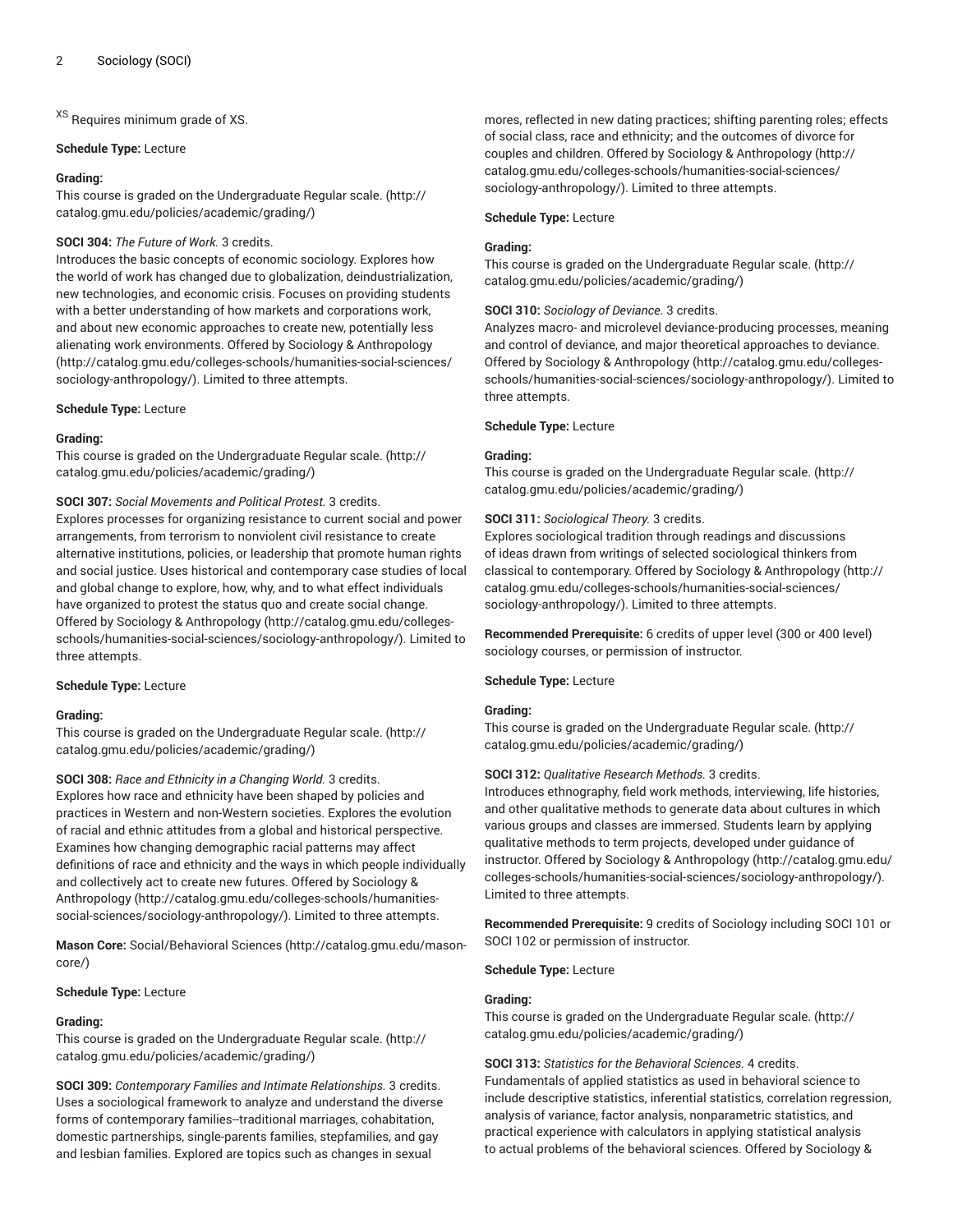[Anthropology](http://catalog.gmu.edu/colleges-schools/humanities-social-sciences/sociology-anthropology/) [\(http://catalog.gmu.edu/colleges-schools/humanities](http://catalog.gmu.edu/colleges-schools/humanities-social-sciences/sociology-anthropology/)[social-sciences/sociology-anthropology/](http://catalog.gmu.edu/colleges-schools/humanities-social-sciences/sociology-anthropology/)). Limited to three attempts.

**Mason Core:** [Quantitative](http://catalog.gmu.edu/mason-core/) Reasoning [\(http://catalog.gmu.edu/mason](http://catalog.gmu.edu/mason-core/)[core/\)](http://catalog.gmu.edu/mason-core/)

**Recommended Prerequisite:** SOCI 101 or permission of instructor.

**Schedule Type:** Laboratory, Lecture

## **Grading:**

This course is graded on the [Undergraduate](http://catalog.gmu.edu/policies/academic/grading/) Regular scale. ([http://](http://catalog.gmu.edu/policies/academic/grading/) [catalog.gmu.edu/policies/academic/grading/\)](http://catalog.gmu.edu/policies/academic/grading/)

#### **SOCI 314:** *Sociology of Culture.* 3 credits.

Examines how culture, encompassing high art or participatory culture, expressive agency or traditional constraint, is produced and reproduced in everyday social practices and across a wide range of social institutions. Explores the role of culture in public life and political discourse. Offered by Sociology & [Anthropology](http://catalog.gmu.edu/colleges-schools/humanities-social-sciences/sociology-anthropology/) ([http://catalog.gmu.edu/](http://catalog.gmu.edu/colleges-schools/humanities-social-sciences/sociology-anthropology/) [colleges-schools/humanities-social-sciences/sociology-anthropology/\)](http://catalog.gmu.edu/colleges-schools/humanities-social-sciences/sociology-anthropology/). Limited to three attempts.

# **Schedule Type:** Lecture

#### **Grading:**

This course is graded on the [Undergraduate](http://catalog.gmu.edu/policies/academic/grading/) Regular scale. ([http://](http://catalog.gmu.edu/policies/academic/grading/) [catalog.gmu.edu/policies/academic/grading/\)](http://catalog.gmu.edu/policies/academic/grading/)

#### **SOCI 315:** *Contemporary Gender Relations.* 3 credits.

Considers the ways in which gender structures social life on both the micro level of individual experience and the macro level of social structure. Addresses contradiction between legal equality between the sexes and persistent workplace discrimination and sexual violence; how normative ideals of femininity and masculinity affect our bodies, identities and intimate relationships; how these ideals are circulated through the media, reproduced in social institutions, and articulated in different national, cultural and religious contexts. Offered by [Sociology](http://catalog.gmu.edu/colleges-schools/humanities-social-sciences/sociology-anthropology/) & [Anthropology](http://catalog.gmu.edu/colleges-schools/humanities-social-sciences/sociology-anthropology/) [\(http://catalog.gmu.edu/colleges-schools/humanities](http://catalog.gmu.edu/colleges-schools/humanities-social-sciences/sociology-anthropology/)[social-sciences/sociology-anthropology/](http://catalog.gmu.edu/colleges-schools/humanities-social-sciences/sociology-anthropology/)). Limited to three attempts.

**Mason Core:** [Social/Behavioral](http://catalog.gmu.edu/mason-core/) Sciences ([http://catalog.gmu.edu/mason](http://catalog.gmu.edu/mason-core/)[core/\)](http://catalog.gmu.edu/mason-core/)

## **Schedule Type:** Lecture

#### **Grading:**

This course is graded on the [Undergraduate](http://catalog.gmu.edu/policies/academic/grading/) Regular scale. ([http://](http://catalog.gmu.edu/policies/academic/grading/) [catalog.gmu.edu/policies/academic/grading/\)](http://catalog.gmu.edu/policies/academic/grading/)

# **SOCI 320:** *Globalization and Social Change.* 3 credits.

While focusing on nature and process of change in human society, considers social impact of political, economic, and environmental change and how lives are shaped by complexities of global social forces. Examines specific global issues such as conflict and security; economic disparity; ecological deterioration; populations and migration; legitimization of commerce; diffusion of innovations; and impact of class, status, and power in modern societies. Offered by [Sociology &](http://catalog.gmu.edu/colleges-schools/humanities-social-sciences/sociology-anthropology/) [Anthropology](http://catalog.gmu.edu/colleges-schools/humanities-social-sciences/sociology-anthropology/) [\(http://catalog.gmu.edu/colleges-schools/humanities](http://catalog.gmu.edu/colleges-schools/humanities-social-sciences/sociology-anthropology/)[social-sciences/sociology-anthropology/](http://catalog.gmu.edu/colleges-schools/humanities-social-sciences/sociology-anthropology/)). Limited to three attempts.

**Mason Core:** Global [Understanding,](http://catalog.gmu.edu/mason-core/) Encore: Sustainability [\(http://](http://catalog.gmu.edu/mason-core/) [catalog.gmu.edu/mason-core/\)](http://catalog.gmu.edu/mason-core/)

**Specialized Designation:** Green Leaf Focused Course

#### **Schedule Type:** Seminar

#### **Grading:**

This course is graded on the [Undergraduate](http://catalog.gmu.edu/policies/academic/grading/) Regular scale. ([http://](http://catalog.gmu.edu/policies/academic/grading/) [catalog.gmu.edu/policies/academic/grading/](http://catalog.gmu.edu/policies/academic/grading/))

#### **SOCI 321:** *Sociology of Post-Socialism.* 3 credits.

Explores the end of socialism, and how the former Soviet Union and Eastern Europe, as well as the rest of the world, transformed since 1989. Examines art, music, criminality, oligarchs, workers, gender, commodification, nationalism, violence, the self, religion, public health, and the environment during socialism and afterwards. Offered by Sociology & [Anthropology](http://catalog.gmu.edu/colleges-schools/humanities-social-sciences/sociology-anthropology/) ([http://catalog.gmu.edu/colleges-schools/](http://catalog.gmu.edu/colleges-schools/humanities-social-sciences/sociology-anthropology/) [humanities-social-sciences/sociology-anthropology/](http://catalog.gmu.edu/colleges-schools/humanities-social-sciences/sociology-anthropology/)). Limited to three attempts.

#### **Schedule Type:** Seminar

#### **Grading:**

This course is graded on the [Undergraduate](http://catalog.gmu.edu/policies/academic/grading/) Regular scale. ([http://](http://catalog.gmu.edu/policies/academic/grading/) [catalog.gmu.edu/policies/academic/grading/](http://catalog.gmu.edu/policies/academic/grading/))

# **SOCI 326:** *Conflict, Violence, and Peace.* 3 credits.

Explores the sociology of conflict, violence, and peace to examine these crucial issues from a scholarly viewpoint. Focuses on the causes and consequences of violence. Examines a wide variety of remedies from conventional deterrence and arms control strategies to alternative perspectives from nonviolent civil resistance to peacebuilding, international law, and restorative justice, as well as conflict transformation and resolution strategies. Offered by [Sociology](http://catalog.gmu.edu/colleges-schools/humanities-social-sciences/sociology-anthropology/) & [Anthropology \(http://catalog.gmu.edu/colleges-schools/humanities](http://catalog.gmu.edu/colleges-schools/humanities-social-sciences/sociology-anthropology/)[social-sciences/sociology-anthropology/\)](http://catalog.gmu.edu/colleges-schools/humanities-social-sciences/sociology-anthropology/). Limited to three attempts.

#### **Schedule Type:** Lecture

#### **Grading:**

This course is graded on the [Undergraduate](http://catalog.gmu.edu/policies/academic/grading/) Regular scale. ([http://](http://catalog.gmu.edu/policies/academic/grading/) [catalog.gmu.edu/policies/academic/grading/](http://catalog.gmu.edu/policies/academic/grading/))

# **SOCI 330:** *US Immigrants and Immigration.* 3 credits.

Explores theoretical, empirical, and policy-related issues pertaining to immigration. Examines case studies of immigrant communities and their adaptation patterns, paying particular attention to immigrants from Latin America, Asia, the Caribbean, and the Middle East. Offered by [Sociology](http://catalog.gmu.edu/colleges-schools/humanities-social-sciences/sociology-anthropology/) & [Anthropology \(http://catalog.gmu.edu/colleges-schools/humanities](http://catalog.gmu.edu/colleges-schools/humanities-social-sciences/sociology-anthropology/)[social-sciences/sociology-anthropology/\)](http://catalog.gmu.edu/colleges-schools/humanities-social-sciences/sociology-anthropology/). Limited to three attempts.

**Mason Core:** [Global Understanding \(http://catalog.gmu.edu/mason](http://catalog.gmu.edu/mason-core/)[core/](http://catalog.gmu.edu/mason-core/))

**Schedule Type:** Seminar

### **Grading:**

This course is graded on the [Undergraduate](http://catalog.gmu.edu/policies/academic/grading/) Regular scale. ([http://](http://catalog.gmu.edu/policies/academic/grading/) [catalog.gmu.edu/policies/academic/grading/](http://catalog.gmu.edu/policies/academic/grading/))

#### **SOCI 332:** *The Urban World.* 3 credits.

Examines cities and the people who live in them in the United States and around the world. Includes topics such as: social and economic development, inequality, political protests, urban democracy, and the environment. Offered by Sociology & [Anthropology](http://catalog.gmu.edu/colleges-schools/humanities-social-sciences/sociology-anthropology/) ([http://](http://catalog.gmu.edu/colleges-schools/humanities-social-sciences/sociology-anthropology/) [catalog.gmu.edu/colleges-schools/humanities-social-sciences/](http://catalog.gmu.edu/colleges-schools/humanities-social-sciences/sociology-anthropology/) [sociology-anthropology/](http://catalog.gmu.edu/colleges-schools/humanities-social-sciences/sociology-anthropology/)). Limited to three attempts.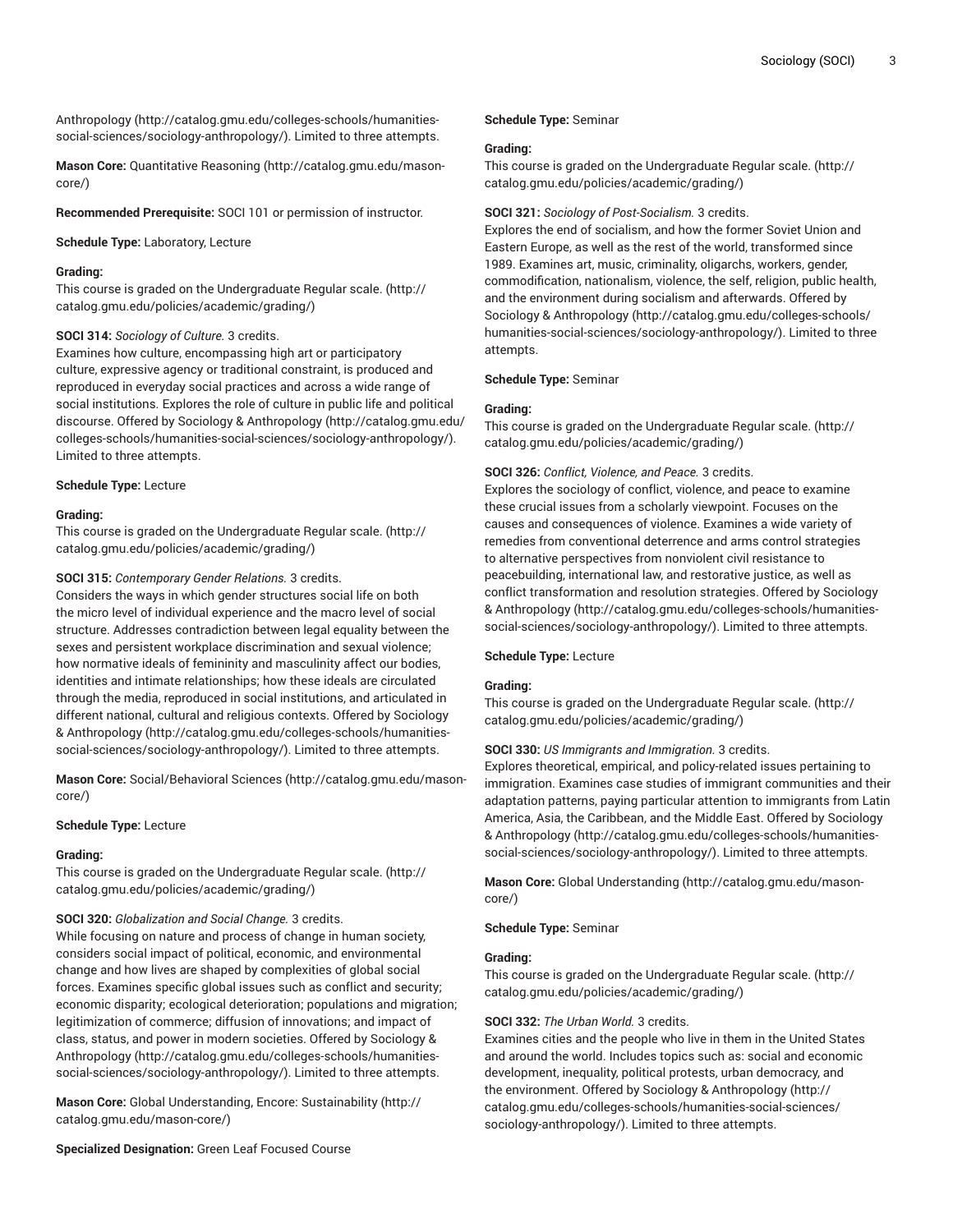**Mason Core:** [Global Understanding](http://catalog.gmu.edu/mason-core/) ([http://catalog.gmu.edu/mason](http://catalog.gmu.edu/mason-core/)[core/\)](http://catalog.gmu.edu/mason-core/)

#### **Schedule Type:** Lecture

#### **Grading:**

This course is graded on the [Undergraduate](http://catalog.gmu.edu/policies/academic/grading/) Regular scale. ([http://](http://catalog.gmu.edu/policies/academic/grading/) [catalog.gmu.edu/policies/academic/grading/\)](http://catalog.gmu.edu/policies/academic/grading/)

# **SOCI 340:** *Power, Politics, and Society.* 3 credits.

Analyzes how power is defined, attained and sustained in society. Students analyze political power as related to social realities such as democratic elections, class conflict, elite networks, powersharing, protest, and revolution. Offered by Sociology & [Anthropology](http://catalog.gmu.edu/colleges-schools/humanities-social-sciences/sociology-anthropology/) [\(http://](http://catalog.gmu.edu/colleges-schools/humanities-social-sciences/sociology-anthropology/) [catalog.gmu.edu/colleges-schools/humanities-social-sciences/](http://catalog.gmu.edu/colleges-schools/humanities-social-sciences/sociology-anthropology/) [sociology-anthropology/\)](http://catalog.gmu.edu/colleges-schools/humanities-social-sciences/sociology-anthropology/). Limited to three attempts.

#### **Schedule Type:** Lecture

# **Grading:**

This course is graded on the [Undergraduate](http://catalog.gmu.edu/policies/academic/grading/) Regular scale. ([http://](http://catalog.gmu.edu/policies/academic/grading/) [catalog.gmu.edu/policies/academic/grading/\)](http://catalog.gmu.edu/policies/academic/grading/)

**SOCI 352:** *Social Problems and Solutions.* 3 credits.

Examines contemporary social problems and their solutions using sociological perspectives. Topics may include housing and homelessness, student debt, mass incarceration, hunger and food insecurity, environment and sustainability, human rights, wealth and global poverty, war and peace. Offered by Sociology & [Anthropology](http://catalog.gmu.edu/colleges-schools/humanities-social-sciences/sociology-anthropology/) ([http://catalog.gmu.edu/colleges-schools/humanities-social-sciences/](http://catalog.gmu.edu/colleges-schools/humanities-social-sciences/sociology-anthropology/) [sociology-anthropology/\)](http://catalog.gmu.edu/colleges-schools/humanities-social-sciences/sociology-anthropology/). Limited to three attempts.

**Mason Core:** [Social/Behavioral](http://catalog.gmu.edu/mason-core/) Sciences ([http://catalog.gmu.edu/mason](http://catalog.gmu.edu/mason-core/)[core/\)](http://catalog.gmu.edu/mason-core/)

#### **Schedule Type:** Lecture

#### **Grading:**

This course is graded on the [Undergraduate](http://catalog.gmu.edu/policies/academic/grading/) Regular scale. ([http://](http://catalog.gmu.edu/policies/academic/grading/) [catalog.gmu.edu/policies/academic/grading/\)](http://catalog.gmu.edu/policies/academic/grading/)

# **SOCI 355:** *Social Inequality.* 3 credits.

Studies class structures and implications for individuals and groups in modern society. Explores issues of race and ethnicity, language and immigration status, sex and gender, social class, age, and sexual orientation. Examines critically the theory and research that explore the construction, experience, and meaning of such differences. Offered by Sociology & [Anthropology \(http://catalog.gmu.edu/colleges-schools/](http://catalog.gmu.edu/colleges-schools/humanities-social-sciences/sociology-anthropology/) [humanities-social-sciences/sociology-anthropology/\)](http://catalog.gmu.edu/colleges-schools/humanities-social-sciences/sociology-anthropology/). Limited to three attempts.

**Mason Core:** [Social/Behavioral](http://catalog.gmu.edu/mason-core/) Sciences ([http://catalog.gmu.edu/mason](http://catalog.gmu.edu/mason-core/)[core/\)](http://catalog.gmu.edu/mason-core/)

#### **Schedule Type:** Lecture

#### **Grading:**

This course is graded on the [Undergraduate](http://catalog.gmu.edu/policies/academic/grading/) Regular scale. ([http://](http://catalog.gmu.edu/policies/academic/grading/) [catalog.gmu.edu/policies/academic/grading/\)](http://catalog.gmu.edu/policies/academic/grading/)

# **SOCI 360:** *Youth Culture and Society.* 3 credits.

Introduces sociology of youth and youth culture. Investigates social, economic, and political realities of youth as a group and different groups of youth, including youth cultural production, formation of youth culture, and youth identities in variety of social settings. Offered by [Sociology](http://catalog.gmu.edu/colleges-schools/humanities-social-sciences/sociology-anthropology/)

& [Anthropology \(http://catalog.gmu.edu/colleges-schools/humanities](http://catalog.gmu.edu/colleges-schools/humanities-social-sciences/sociology-anthropology/)[social-sciences/sociology-anthropology/\)](http://catalog.gmu.edu/colleges-schools/humanities-social-sciences/sociology-anthropology/). Limited to three attempts.

**Mason Core:** [Social/Behavioral](http://catalog.gmu.edu/mason-core/) Sciences [\(http://catalog.gmu.edu/mason](http://catalog.gmu.edu/mason-core/)[core/](http://catalog.gmu.edu/mason-core/))

#### **Schedule Type:** Lecture

#### **Grading:**

This course is graded on the [Undergraduate](http://catalog.gmu.edu/policies/academic/grading/) Regular scale. ([http://](http://catalog.gmu.edu/policies/academic/grading/) [catalog.gmu.edu/policies/academic/grading/](http://catalog.gmu.edu/policies/academic/grading/))

#### **SOCI 371:** *The Individual and Society.* 3 credits.

Introduces students to a sociological exploration of the individual and society. The course is organized around several major themes, including the study of the individual within social context, the process the individual uses to narrate his/her self- and social identities, and how the individual manages, protects, and solidifies his/her self-identity and negotiates the boundaries of self within the context of everyday social interactions. The course also examines how daily social interactions shape the understanding of self and experiences of the individual. In conclusion, the course presents a consideration of how identity projects are mediated by and formed within larger structures of constraint. Offered by Sociology & [Anthropology \(http://catalog.gmu.edu/colleges-schools/](http://catalog.gmu.edu/colleges-schools/humanities-social-sciences/sociology-anthropology/) [humanities-social-sciences/sociology-anthropology/](http://catalog.gmu.edu/colleges-schools/humanities-social-sciences/sociology-anthropology/)). Limited to three attempts.

**Mason Core:** [Social/Behavioral](http://catalog.gmu.edu/mason-core/) Sciences [\(http://catalog.gmu.edu/mason](http://catalog.gmu.edu/mason-core/)[core/](http://catalog.gmu.edu/mason-core/))

#### **Schedule Type:** Lecture

#### **Grading:**

This course is graded on the [Undergraduate](http://catalog.gmu.edu/policies/academic/grading/) Regular scale. ([http://](http://catalog.gmu.edu/policies/academic/grading/) [catalog.gmu.edu/policies/academic/grading/](http://catalog.gmu.edu/policies/academic/grading/))

# **SOCI 373:** *The Community.* 3 credits.

Examines small to moderate-size communities ranging through village, rural community, small town, and city subcommunity. Latter category includes city localities, ethnic villages, and suburban communities. Offered by Sociology & [Anthropology](http://catalog.gmu.edu/colleges-schools/humanities-social-sciences/sociology-anthropology/) ([http://catalog.gmu.edu/colleges](http://catalog.gmu.edu/colleges-schools/humanities-social-sciences/sociology-anthropology/)[schools/humanities-social-sciences/sociology-anthropology/\)](http://catalog.gmu.edu/colleges-schools/humanities-social-sciences/sociology-anthropology/). Limited to three attempts.

#### **Schedule Type:** Lecture

#### **Grading:**

This course is graded on the [Undergraduate](http://catalog.gmu.edu/policies/academic/grading/) Regular scale. ([http://](http://catalog.gmu.edu/policies/academic/grading/) [catalog.gmu.edu/policies/academic/grading/](http://catalog.gmu.edu/policies/academic/grading/))

# **SOCI 377:** *Art and Society.* 3 credits.

Introduces the many ways in which art reflects social tendencies, comments on social problems, and contributes to discussions about a wide range of social issues. Students attend theatrical performances and visit exhibition spaces on campus, and learn to analyze what they experience through both aesthetic and sociological approaches. Explores contemporary issues such as debates about artistic freedom and public morality, commercialization of art, and relationship between cultural and social hierarchies. Offered by Sociology & [Anthropology](http://catalog.gmu.edu/colleges-schools/humanities-social-sciences/sociology-anthropology/) [\(http://catalog.gmu.edu/colleges-schools/humanities-social-sciences/](http://catalog.gmu.edu/colleges-schools/humanities-social-sciences/sociology-anthropology/) [sociology-anthropology/](http://catalog.gmu.edu/colleges-schools/humanities-social-sciences/sociology-anthropology/)). Limited to three attempts.

**Mason Core:** [Synthesis](http://catalog.gmu.edu/mason-core/) ([http://catalog.gmu.edu/mason-core/\)](http://catalog.gmu.edu/mason-core/)

#### **Recommended Prerequisite:** 3 credits of ARTH.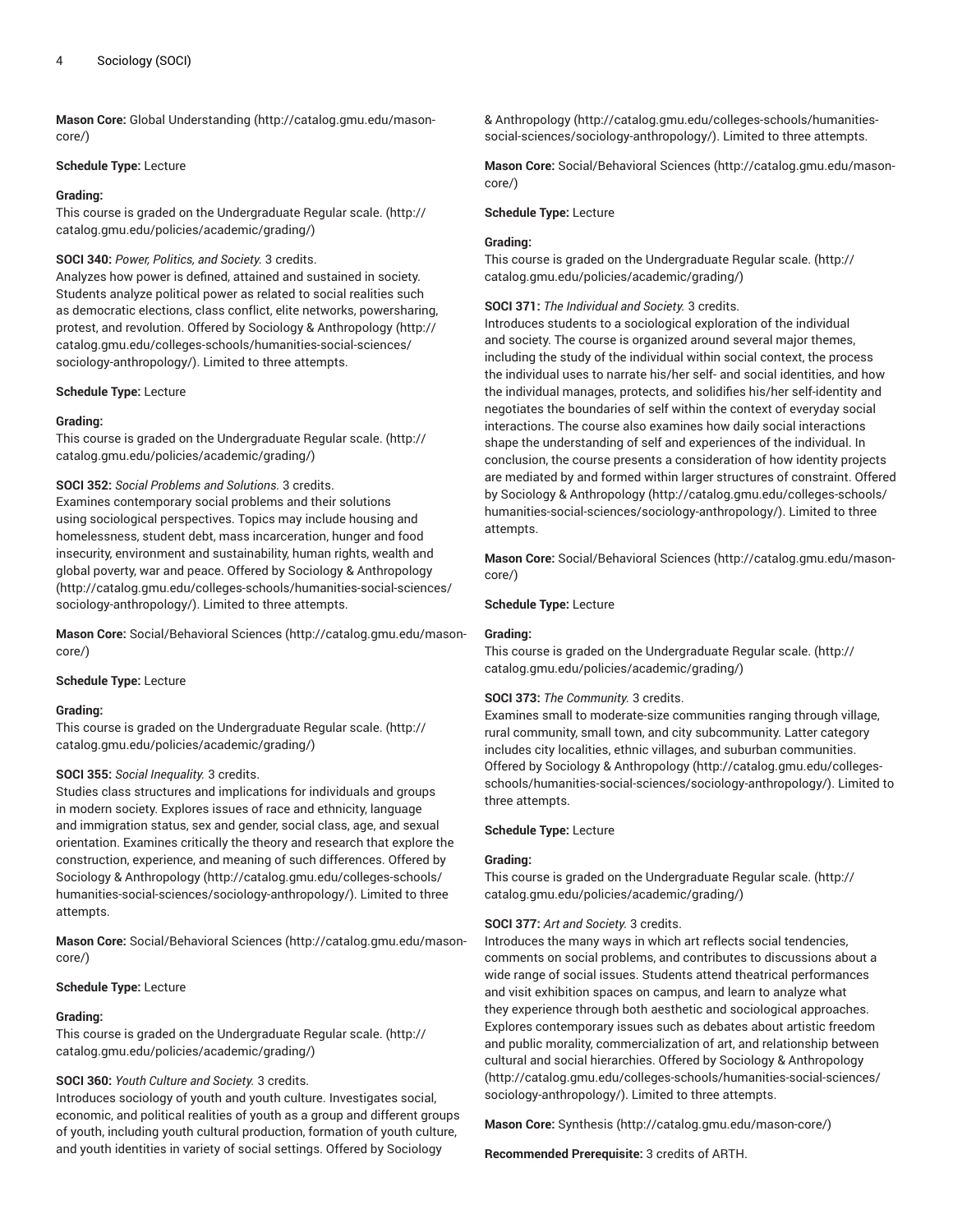# **Schedule Type:** Lecture

#### **Grading:**

This course is graded on the [Undergraduate](http://catalog.gmu.edu/policies/academic/grading/) Regular scale. ([http://](http://catalog.gmu.edu/policies/academic/grading/) [catalog.gmu.edu/policies/academic/grading/\)](http://catalog.gmu.edu/policies/academic/grading/)

## **SOCI 382:** *Education in Contemporary Society.* 3 credits.

Examines classrooms and schools as social institutions that function as socializing agents for both stability and societal change. Emphasizes the influence of inequality on educational processes and outcomes and critically examines the social organization of the U.S. public school system. Offered by Sociology & [Anthropology](http://catalog.gmu.edu/colleges-schools/humanities-social-sciences/sociology-anthropology/) ([http://catalog.gmu.edu/](http://catalog.gmu.edu/colleges-schools/humanities-social-sciences/sociology-anthropology/) [colleges-schools/humanities-social-sciences/sociology-anthropology/\)](http://catalog.gmu.edu/colleges-schools/humanities-social-sciences/sociology-anthropology/). Limited to three attempts.

#### **Schedule Type:** Lecture

# **Grading:**

This course is graded on the [Undergraduate](http://catalog.gmu.edu/policies/academic/grading/) Regular scale. ([http://](http://catalog.gmu.edu/policies/academic/grading/) [catalog.gmu.edu/policies/academic/grading/\)](http://catalog.gmu.edu/policies/academic/grading/)

#### **SOCI 385:** *Religion and Society.* 3 credits.

Studies places of religious consciousness in human action and institutional and organizational networks created to sustain religious beliefs. Emphasizes comparative and historical analysis of role religion has played in human society. Examines theories of nature of religious experience, religious symbolism, and basis of religious community. Explores changing demographics in relation to older traditional religious faiths and newer nontraditional faiths. Offered by [Sociology &](http://catalog.gmu.edu/colleges-schools/humanities-social-sciences/sociology-anthropology/) [Anthropology](http://catalog.gmu.edu/colleges-schools/humanities-social-sciences/sociology-anthropology/) [\(http://catalog.gmu.edu/colleges-schools/humanities](http://catalog.gmu.edu/colleges-schools/humanities-social-sciences/sociology-anthropology/)[social-sciences/sociology-anthropology/](http://catalog.gmu.edu/colleges-schools/humanities-social-sciences/sociology-anthropology/)). Limited to three attempts.

## **Schedule Type:** Lecture

# **Grading:**

This course is graded on the [Undergraduate](http://catalog.gmu.edu/policies/academic/grading/) Regular scale. ([http://](http://catalog.gmu.edu/policies/academic/grading/) [catalog.gmu.edu/policies/academic/grading/\)](http://catalog.gmu.edu/policies/academic/grading/)

# **SOCI 388:** *Violence and Religion.* 3 credits.

Explores the relationship between religion and violence, especially warfare, cross-culturally and historically from a sociological, transdisciplinary, and global politics perspective. Examines the interface between politics and morality and the interface between national and transnational governance institutions (nations states, the UN, etc.) and cultural and religious institutions, NGOs, and social movements. Offered by Sociology & [Anthropology](http://catalog.gmu.edu/colleges-schools/humanities-social-sciences/sociology-anthropology/) ([http://catalog.gmu.edu/colleges-schools/](http://catalog.gmu.edu/colleges-schools/humanities-social-sciences/sociology-anthropology/) [humanities-social-sciences/sociology-anthropology/\)](http://catalog.gmu.edu/colleges-schools/humanities-social-sciences/sociology-anthropology/). Limited to three attempts.

# **Schedule Type:** Seminar

#### **Grading:**

This course is graded on the [Undergraduate](http://catalog.gmu.edu/policies/academic/grading/) Regular scale. ([http://](http://catalog.gmu.edu/policies/academic/grading/) [catalog.gmu.edu/policies/academic/grading/\)](http://catalog.gmu.edu/policies/academic/grading/)

**SOCI 390:** *Sociology of Health, Illness, and Disability.* 3 credits. Examines social context of health, illness, and disability; relationships of health care professionals and patients; and structure and delivery of health care in different medical systems. Offered by [Sociology &](http://catalog.gmu.edu/colleges-schools/humanities-social-sciences/sociology-anthropology/) [Anthropology](http://catalog.gmu.edu/colleges-schools/humanities-social-sciences/sociology-anthropology/) [\(http://catalog.gmu.edu/colleges-schools/humanities](http://catalog.gmu.edu/colleges-schools/humanities-social-sciences/sociology-anthropology/)[social-sciences/sociology-anthropology/](http://catalog.gmu.edu/colleges-schools/humanities-social-sciences/sociology-anthropology/)). Limited to three attempts.

#### **Schedule Type:** Lecture

This course is graded on the [Undergraduate](http://catalog.gmu.edu/policies/academic/grading/) Regular scale. ([http://](http://catalog.gmu.edu/policies/academic/grading/) [catalog.gmu.edu/policies/academic/grading/](http://catalog.gmu.edu/policies/academic/grading/))

# **SOCI 391:** *Big Data, Technology, and Society.* 3 credits.

Examines the transformations in the relationships between self and society taking place at the interface between social networks, digital information and communication technologies, new media, and Big Data. Explores what these changes mean for the future of the social sciences and humanities, and what these disciplines in turn can teach us about these changes that the "analytics" of computational and data sciences cannot. Introduces students to cutting-edge methods in digital sociology and digital ethnography, exploring a variety of emerging technology developments, such as augmented reality, digital fabrication, cryptocurrency, blockchain, automation, machine learning, and artificial intelligence. Examines new forms of inequality and intimacy, technologically mediated and distributed practices of human empathy and discernment, and emerging ethical questions for research and university education. Offered by Sociology & [Anthropology](http://catalog.gmu.edu/colleges-schools/humanities-social-sciences/sociology-anthropology/) [\(http://catalog.gmu.edu/colleges-schools/humanities-social-sciences/](http://catalog.gmu.edu/colleges-schools/humanities-social-sciences/sociology-anthropology/) [sociology-anthropology/](http://catalog.gmu.edu/colleges-schools/humanities-social-sciences/sociology-anthropology/)). Limited to three attempts.

# **Schedule Type:** Lecture

#### **Grading:**

This course is graded on the [Undergraduate](http://catalog.gmu.edu/policies/academic/grading/) Regular scale. ([http://](http://catalog.gmu.edu/policies/academic/grading/) [catalog.gmu.edu/policies/academic/grading/](http://catalog.gmu.edu/policies/academic/grading/))

# **SOCI 394:** *Sociology of Human Rights.* 3 credits.

Provides an overview of sociological, theoretical, and methodological approaches to understanding human rights. Examining connections between inequality, conflict, social justice, governance, and human rights, the course focuses on the contexts of meaning within which human rights are invoked and practiced as well as the role that non-state actors play in shaping the development and institutionalization of human rights. Offered by Sociology & [Anthropology](http://catalog.gmu.edu/colleges-schools/humanities-social-sciences/sociology-anthropology/) ([http://catalog.gmu.edu/colleges](http://catalog.gmu.edu/colleges-schools/humanities-social-sciences/sociology-anthropology/)[schools/humanities-social-sciences/sociology-anthropology/\)](http://catalog.gmu.edu/colleges-schools/humanities-social-sciences/sociology-anthropology/). Limited to three attempts.

# **Schedule Type:** Seminar

# **Grading:**

This course is graded on the [Undergraduate](http://catalog.gmu.edu/policies/academic/grading/) Regular scale. ([http://](http://catalog.gmu.edu/policies/academic/grading/) [catalog.gmu.edu/policies/academic/grading/](http://catalog.gmu.edu/policies/academic/grading/))

#### **SOCI 395:** *Special Topics in Sociology.* 3 credits.

Introduces the research interests of the faculty, offering new courses that reflect current issues not yet incorporated into the curriculum. Offers, in addition, advanced study into topics covered in the standing curriculum. Topics change by semester. Offered by Sociology & [Anthropology](http://catalog.gmu.edu/colleges-schools/humanities-social-sciences/sociology-anthropology/) [\(http://catalog.gmu.edu/colleges-schools/humanities-social-sciences/](http://catalog.gmu.edu/colleges-schools/humanities-social-sciences/sociology-anthropology/) [sociology-anthropology/](http://catalog.gmu.edu/colleges-schools/humanities-social-sciences/sociology-anthropology/)). May be repeated within the term for a maximum 6 credits.

**Specialized Designation:** Topic Varies

**Recommended Prerequisite:** SOCI 101

**Schedule Type:** Lec/Sem #1, Lec/Sem #2, Lec/Sem #3, Lec/Sem #4, Lec/ Sem #5, Lec/Sem #6, Lec/Sem #7, Lec/Sem #8, Lec/Sem #9, Lecture, Sem/Lec #10, Sem/Lec #11, Sem/Lec #12, Sem/Lec #13, Sem/Lec #14, Sem/Lec #15, Sem/Lec #16, Sem/Lec #17, Sem/Lec #18

# **Grading:**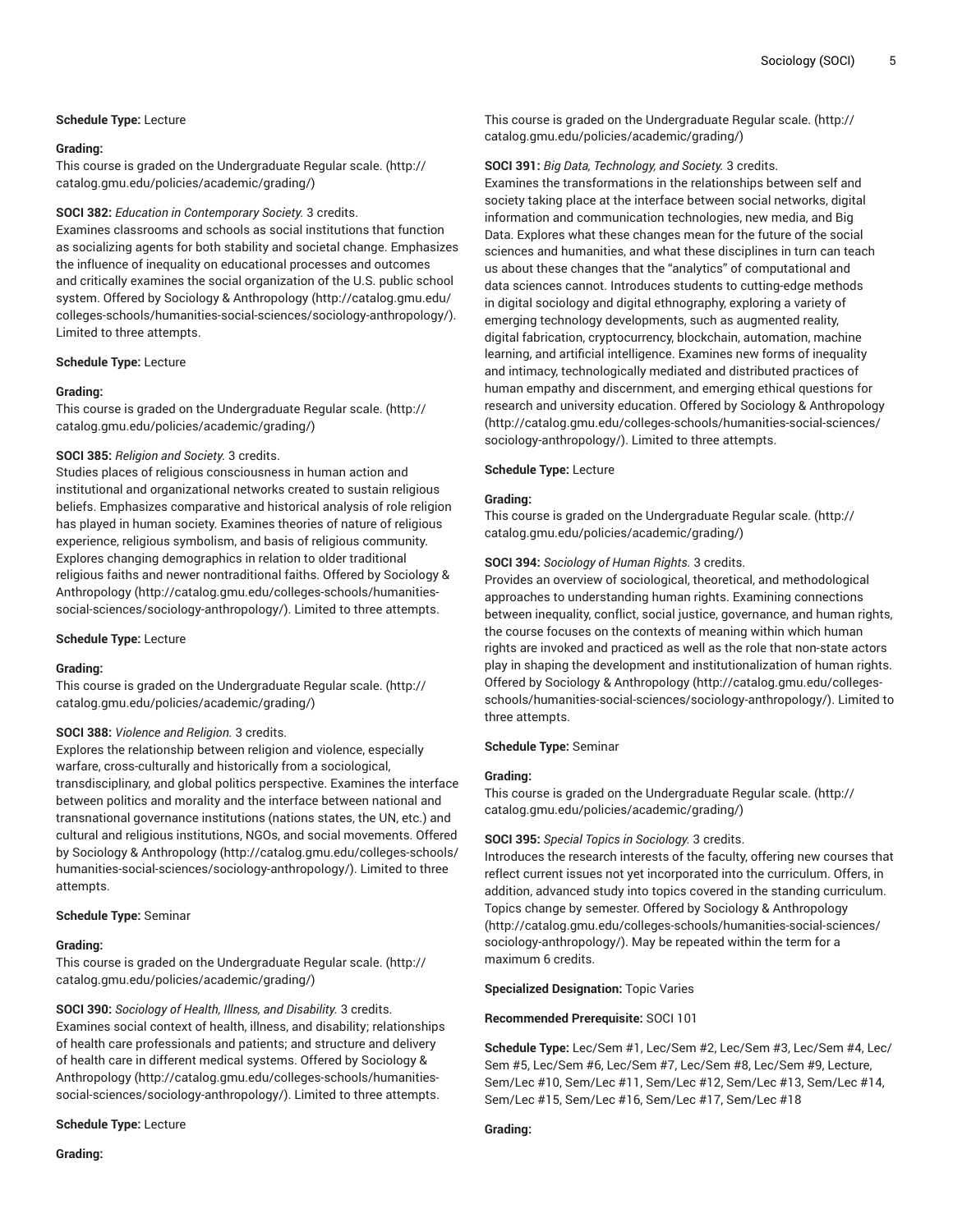This course is graded on the [Undergraduate](http://catalog.gmu.edu/policies/academic/grading/) Regular scale. ([http://](http://catalog.gmu.edu/policies/academic/grading/) [catalog.gmu.edu/policies/academic/grading/\)](http://catalog.gmu.edu/policies/academic/grading/)

#### **SOCI 399:** *Independent Study.* 1-3 credits.

Individual study of sociological topic of interest to student. Offered by Sociology & [Anthropology \(http://catalog.gmu.edu/colleges-schools/](http://catalog.gmu.edu/colleges-schools/humanities-social-sciences/sociology-anthropology/) [humanities-social-sciences/sociology-anthropology/\)](http://catalog.gmu.edu/colleges-schools/humanities-social-sciences/sociology-anthropology/). May be repeated within the degree for a maximum 3 credits.

**Recommended Prerequisite:** 6 hours of Sociology and approval of a written proposal.

**Schedule Type:** Independent Study

#### **Grading:**

This course is graded on the [Undergraduate](http://catalog.gmu.edu/policies/academic/grading/) Regular scale. ([http://](http://catalog.gmu.edu/policies/academic/grading/) [catalog.gmu.edu/policies/academic/grading/\)](http://catalog.gmu.edu/policies/academic/grading/)

# **400 Level Courses**

**SOCI 405:** *Analysis of Social Data.* 4 credits.

Overview of management and analysis of empirical social science data, including file construction, scaling and measurement, data transformation, and treatment of missing data. Emphasizes manipulation, management, and analysis of data sets using computers. Offered by Sociology & [Anthropology \(http://catalog.gmu.edu/colleges](http://catalog.gmu.edu/colleges-schools/humanities-social-sciences/sociology-anthropology/)[schools/humanities-social-sciences/sociology-anthropology/](http://catalog.gmu.edu/colleges-schools/humanities-social-sciences/sociology-anthropology/)). Limited to three attempts.

**Recommended Prerequisite:** 60 hours, SOCI 313, or Permission of Instructor.

**Schedule Type:** Laboratory, Lecture

#### **Grading:**

This course is graded on the [Undergraduate](http://catalog.gmu.edu/policies/academic/grading/) Regular scale. ([http://](http://catalog.gmu.edu/policies/academic/grading/) [catalog.gmu.edu/policies/academic/grading/\)](http://catalog.gmu.edu/policies/academic/grading/)

**SOCI 410:** *Social Surveys and Attitude and Opinion Measurements.* 3 credits. Surveys research methods and techniques to collect, measure, and analyze social data, attitudes, and opinions with special emphasis on using computer software, the Internet, and other information technologies for social research. Highlights ethical issues for social research, computing, and information technology. Offered by [Sociology](http://catalog.gmu.edu/colleges-schools/humanities-social-sciences/sociology-anthropology/) & [Anthropology](http://catalog.gmu.edu/colleges-schools/humanities-social-sciences/sociology-anthropology/) [\(http://catalog.gmu.edu/colleges-schools/humanities](http://catalog.gmu.edu/colleges-schools/humanities-social-sciences/sociology-anthropology/)[social-sciences/sociology-anthropology/](http://catalog.gmu.edu/colleges-schools/humanities-social-sciences/sociology-anthropology/)). Limited to three attempts. Equivalent to SOCI 431.

**Mason Core:** Info Tech & [Computing](http://catalog.gmu.edu/mason-core/) ([http://catalog.gmu.edu/mason](http://catalog.gmu.edu/mason-core/)[core/\)](http://catalog.gmu.edu/mason-core/)

**Recommended Prerequisite:** SOCI 303 and 313, or equivalents, or Permission of Instructor.

**Schedule Type:** Lecture

#### **Grading:**

This course is graded on the [Undergraduate](http://catalog.gmu.edu/policies/academic/grading/) Regular scale. ([http://](http://catalog.gmu.edu/policies/academic/grading/) [catalog.gmu.edu/policies/academic/grading/\)](http://catalog.gmu.edu/policies/academic/grading/)

# **SOCI 412:** *Contemporary Sociological Theory.* 3 credits.

Presents for analysis and discussion the significant theorists and themes in contemporary sociological theory. Designed to enhance student's skills in reading and analyzing primary texts and to encourage reflection on contemporary social reality. Fulfills writing intensive requirement. Offered by Sociology & [Anthropology](http://catalog.gmu.edu/colleges-schools/humanities-social-sciences/sociology-anthropology/) ([http://catalog.gmu.edu/colleges-schools/](http://catalog.gmu.edu/colleges-schools/humanities-social-sciences/sociology-anthropology/)

[humanities-social-sciences/sociology-anthropology/](http://catalog.gmu.edu/colleges-schools/humanities-social-sciences/sociology-anthropology/)). Limited to three attempts.

**Specialized Designation:** Writing Intensive in Major

#### **Registration Restrictions:**

Required Prerequisites: SOCI 311<sup>C</sup> or 311<sup>XS</sup>. <sup>C</sup> Requires minimum grade of C. XS Requires minimum grade of XS.

#### **Schedule Type:** Lecture

# **Grading:**

This course is graded on the [Undergraduate](http://catalog.gmu.edu/policies/academic/grading/) Regular scale. ([http://](http://catalog.gmu.edu/policies/academic/grading/) [catalog.gmu.edu/policies/academic/grading/](http://catalog.gmu.edu/policies/academic/grading/))

#### **SOCI 416:** *Internship in Sociology I.* 3-6 credits.

Intended to provide students with hands-on experience in sociology and to deepen sociological knowledge. The internship experience links theory and practice. Students work in approved setting as applied sociologists. Notes: Minimum 45 hours of work for each credit required. A research paper or project is required for this course. Offered by [Sociology &](http://catalog.gmu.edu/colleges-schools/humanities-social-sciences/sociology-anthropology/) [Anthropology \(http://catalog.gmu.edu/colleges-schools/humanities](http://catalog.gmu.edu/colleges-schools/humanities-social-sciences/sociology-anthropology/)[social-sciences/sociology-anthropology/\)](http://catalog.gmu.edu/colleges-schools/humanities-social-sciences/sociology-anthropology/). May be repeated within the term for a maximum 6 credits.

**Mason Core:** [Capstone](http://catalog.gmu.edu/mason-core/) ([http://catalog.gmu.edu/mason-core/\)](http://catalog.gmu.edu/mason-core/)

**Specialized Designation:** Topic Varies

**Recommended Prerequisite:** Must have completed at least 85 credits (21 credits must be in sociology) of coursework. Enrollment in or completion of SOCI 313.

#### **Schedule Type:** Internship

# **Grading:**

This course is graded on the [Undergraduate](http://catalog.gmu.edu/policies/academic/grading/) Regular scale. ([http://](http://catalog.gmu.edu/policies/academic/grading/) [catalog.gmu.edu/policies/academic/grading/](http://catalog.gmu.edu/policies/academic/grading/))

#### **SOCI 417:** *Internship in Sociology II.* 1-2 credits.

Intended to provide students with hands-on experience in sociology and to deepen sociological knowledge. The internship experience links theory and practice. Students work in approved setting as applied sociologists. Notes: Minimum 45 hours of work for each credit required Offered by Sociology & [Anthropology](http://catalog.gmu.edu/colleges-schools/humanities-social-sciences/sociology-anthropology/) ([http://catalog.gmu.edu/colleges-schools/](http://catalog.gmu.edu/colleges-schools/humanities-social-sciences/sociology-anthropology/) [humanities-social-sciences/sociology-anthropology/](http://catalog.gmu.edu/colleges-schools/humanities-social-sciences/sociology-anthropology/)). May be repeated within the term for a maximum 2 credits.

**Specialized Designation:** Topic Varies

**Recommended Prerequisite:** SOCI 313 (can be enrolled concurrently) or permission of instructor.

**Schedule Type:** Internship

#### **Grading:**

This course is graded on the [Undergraduate](http://catalog.gmu.edu/policies/academic/grading/) Regular scale. ([http://](http://catalog.gmu.edu/policies/academic/grading/) [catalog.gmu.edu/policies/academic/grading/](http://catalog.gmu.edu/policies/academic/grading/))

# **SOCI 431:** *Survey Research.* 3 credits.

Surveys research methods and techniques to collect, measure, and analyze social data, attitudes, and opinions with special emphasis on using computer software, the Internet, and other information technologies for social research. Highlights ethical issues for social research, computing, and information technology. Offered by [Sociology](http://catalog.gmu.edu/colleges-schools/humanities-social-sciences/sociology-anthropology/)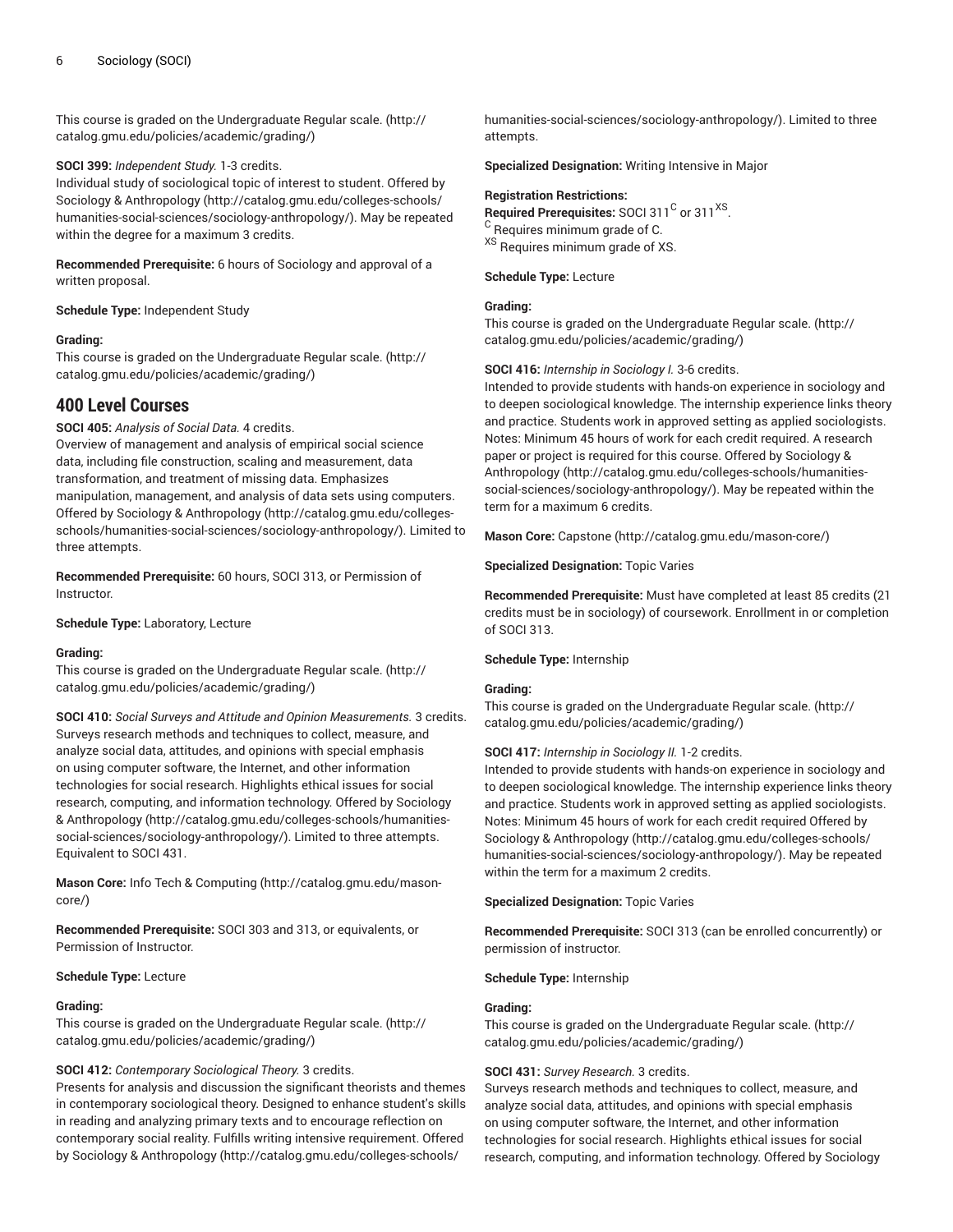& [Anthropology](http://catalog.gmu.edu/colleges-schools/humanities-social-sciences/sociology-anthropology/) [\(http://catalog.gmu.edu/colleges-schools/humanities](http://catalog.gmu.edu/colleges-schools/humanities-social-sciences/sociology-anthropology/)[social-sciences/sociology-anthropology/](http://catalog.gmu.edu/colleges-schools/humanities-social-sciences/sociology-anthropology/)). Limited to three attempts. Equivalent to SOCI 410.

**Recommended Prerequisite:** SOCI 303 and 313, or equivalents, or permission of instructor

#### **Schedule Type:** Lecture

#### **Grading:**

This course is graded on the [Undergraduate](http://catalog.gmu.edu/policies/academic/grading/) Regular scale. ([http://](http://catalog.gmu.edu/policies/academic/grading/) [catalog.gmu.edu/policies/academic/grading/\)](http://catalog.gmu.edu/policies/academic/grading/)

#### **SOCI 480:** *Honors Seminar in Sociology I.* 3 credits.

Develop research proposals and an appropriate bibliography for honors thesis under the guidance of a sociology faculty member. Offered by Sociology & [Anthropology \(http://catalog.gmu.edu/colleges-schools/](http://catalog.gmu.edu/colleges-schools/humanities-social-sciences/sociology-anthropology/) [humanities-social-sciences/sociology-anthropology/\)](http://catalog.gmu.edu/colleges-schools/humanities-social-sciences/sociology-anthropology/). Limited to three attempts.

**Specialized Designation:** Mason Impact.

**Recommended Prerequisite:** Admission to honors in the sociology major.

**Schedule Type:** Independent Study

#### **Grading:**

This course is graded on the [Undergraduate](http://catalog.gmu.edu/policies/academic/grading/) Special scale. [\(http://](http://catalog.gmu.edu/policies/academic/grading/) [catalog.gmu.edu/policies/academic/grading/\)](http://catalog.gmu.edu/policies/academic/grading/)

#### **SOCI 481:** *RS: Honors Seminar in Sociology II.* 3 credits.

Pursue independent research and write honors thesis under the guidance of a faculty mentor. Present work in a colloquium at the end of the semester. Offered by Sociology & [Anthropology \(http://catalog.gmu.edu/](http://catalog.gmu.edu/colleges-schools/humanities-social-sciences/sociology-anthropology/) [colleges-schools/humanities-social-sciences/sociology-anthropology/\)](http://catalog.gmu.edu/colleges-schools/humanities-social-sciences/sociology-anthropology/). Limited to three attempts.

**Specialized Designation:** Research/Scholarship Intensive

**Recommended Prerequisite:** Successful completion of SOCI 480.

**Schedule Type:** Independent Study

#### **Grading:**

This course is graded on the [Undergraduate](http://catalog.gmu.edu/policies/academic/grading/) Regular scale. ([http://](http://catalog.gmu.edu/policies/academic/grading/) [catalog.gmu.edu/policies/academic/grading/\)](http://catalog.gmu.edu/policies/academic/grading/)

# **SOCI 483:** *The Sociology of Higher Education.* 3 credits.

Exposes students to sociological theory and research on evolution of higher learning in United States. Explores social forces that have shaped the distinctively American approach toward higher education and have led to transformation of higher education in contemporary society. Particular attention to relation between universities and elites within surrounding society, linkage between education and industry, norms and values that are presupposed by educational institutions, and bearing of sports on values and traditions of higher education. Offered by [Sociology](http://catalog.gmu.edu/colleges-schools/humanities-social-sciences/sociology-anthropology/) & [Anthropology](http://catalog.gmu.edu/colleges-schools/humanities-social-sciences/sociology-anthropology/) [\(http://catalog.gmu.edu/colleges-schools/humanities](http://catalog.gmu.edu/colleges-schools/humanities-social-sciences/sociology-anthropology/)[social-sciences/sociology-anthropology/](http://catalog.gmu.edu/colleges-schools/humanities-social-sciences/sociology-anthropology/)). Limited to three attempts.

**Mason Core:** [Synthesis \(http://catalog.gmu.edu/mason-core/](http://catalog.gmu.edu/mason-core/))

#### **Schedule Type:** Lecture

# **Grading:**

This course is graded on the [Undergraduate](http://catalog.gmu.edu/policies/academic/grading/) Regular scale. ([http://](http://catalog.gmu.edu/policies/academic/grading/) [catalog.gmu.edu/policies/academic/grading/\)](http://catalog.gmu.edu/policies/academic/grading/)

**SOCI 485:** *RS: Sociological Analysis and Practice.* 3 credits.

Provides an in-depth examination of historical and contemporary issues facing sociological scholars. Focuses on the philosophies, practices, and procedures used by individuals and organizations to answer sociological questions. Engages a variety of materials, experiences and resources to answer a specific research question. Offered by [Sociology](http://catalog.gmu.edu/colleges-schools/humanities-social-sciences/sociology-anthropology/) & [Anthropology \(http://catalog.gmu.edu/colleges-schools/humanities](http://catalog.gmu.edu/colleges-schools/humanities-social-sciences/sociology-anthropology/)[social-sciences/sociology-anthropology/\)](http://catalog.gmu.edu/colleges-schools/humanities-social-sciences/sociology-anthropology/). Limited to three attempts.

**Mason Core:** [Capstone](http://catalog.gmu.edu/mason-core/) ([http://catalog.gmu.edu/mason-core/\)](http://catalog.gmu.edu/mason-core/)

**Specialized Designation:** Research/Scholarship Intensive, Writing Intensive in Major

**Recommended Prerequisite:** SOCI 303.

**Schedule Type:** Seminar

#### **Grading:**

This course is graded on the [Undergraduate](http://catalog.gmu.edu/policies/academic/grading/) Regular scale. ([http://](http://catalog.gmu.edu/policies/academic/grading/) [catalog.gmu.edu/policies/academic/grading/](http://catalog.gmu.edu/policies/academic/grading/))

#### **SOCI 492:** *Sociology of Organizations.* 3 credits.

Theories, analysis of types of organizations from informal voluntary associations to large complex ones. Explores nonprofit organizations and alternatives to bureaucracies, such as feminist collectives, cooperatives, self-help groups, and social movement organizations. Students do field work in organizations applying theories and concepts to observations. Offered by Sociology & [Anthropology](http://catalog.gmu.edu/colleges-schools/humanities-social-sciences/sociology-anthropology/) ([http://catalog.gmu.edu/colleges](http://catalog.gmu.edu/colleges-schools/humanities-social-sciences/sociology-anthropology/)[schools/humanities-social-sciences/sociology-anthropology/\)](http://catalog.gmu.edu/colleges-schools/humanities-social-sciences/sociology-anthropology/). Limited to three attempts.

#### **Schedule Type:** Lecture

#### **Grading:**

This course is graded on the [Undergraduate](http://catalog.gmu.edu/policies/academic/grading/) Regular scale. ([http://](http://catalog.gmu.edu/policies/academic/grading/) [catalog.gmu.edu/policies/academic/grading/](http://catalog.gmu.edu/policies/academic/grading/))

**SOCI 499:** *Independent Research in Sociology.* 1-4 credits. Investigation of sociological problem according to individual interest, with emphasis on research. Offered by Sociology & [Anthropology](http://catalog.gmu.edu/colleges-schools/humanities-social-sciences/sociology-anthropology/) [\(http://catalog.gmu.edu/colleges-schools/humanities-social-sciences/](http://catalog.gmu.edu/colleges-schools/humanities-social-sciences/sociology-anthropology/) [sociology-anthropology/](http://catalog.gmu.edu/colleges-schools/humanities-social-sciences/sociology-anthropology/)). May be repeated within the degree for a maximum 8 credits.

**Recommended Prerequisite:** 18 hours of SOCI including SOCI 303, 311, 313 and 412; a 3.0 GPA in SOCI; and a research proposal approved by instructor and department chair prior to enrollment.

**Schedule Type:** Independent Study

#### **Grading:**

This course is graded on the [Undergraduate](http://catalog.gmu.edu/policies/academic/grading/) Regular scale. ([http://](http://catalog.gmu.edu/policies/academic/grading/) [catalog.gmu.edu/policies/academic/grading/](http://catalog.gmu.edu/policies/academic/grading/))

# **600 Level Courses**

**SOCI 601:** *Proseminar in Public and Applied Sociology.* 3 credits. Core course devoted to the philosophical, historical, theoretical, and methodological dimensions of public and applied sociology within the United States. Traces the evolution of the field during the 20th century, from its inception in the Chicago school and the studies of W.E.B. DuBois to more recent formulations, as these bear on the interplay between social scientific knowledge and public decisions and debates. Offered by Sociology & [Anthropology \(http://catalog.gmu.edu/colleges-schools/](http://catalog.gmu.edu/colleges-schools/humanities-social-sciences/sociology-anthropology/)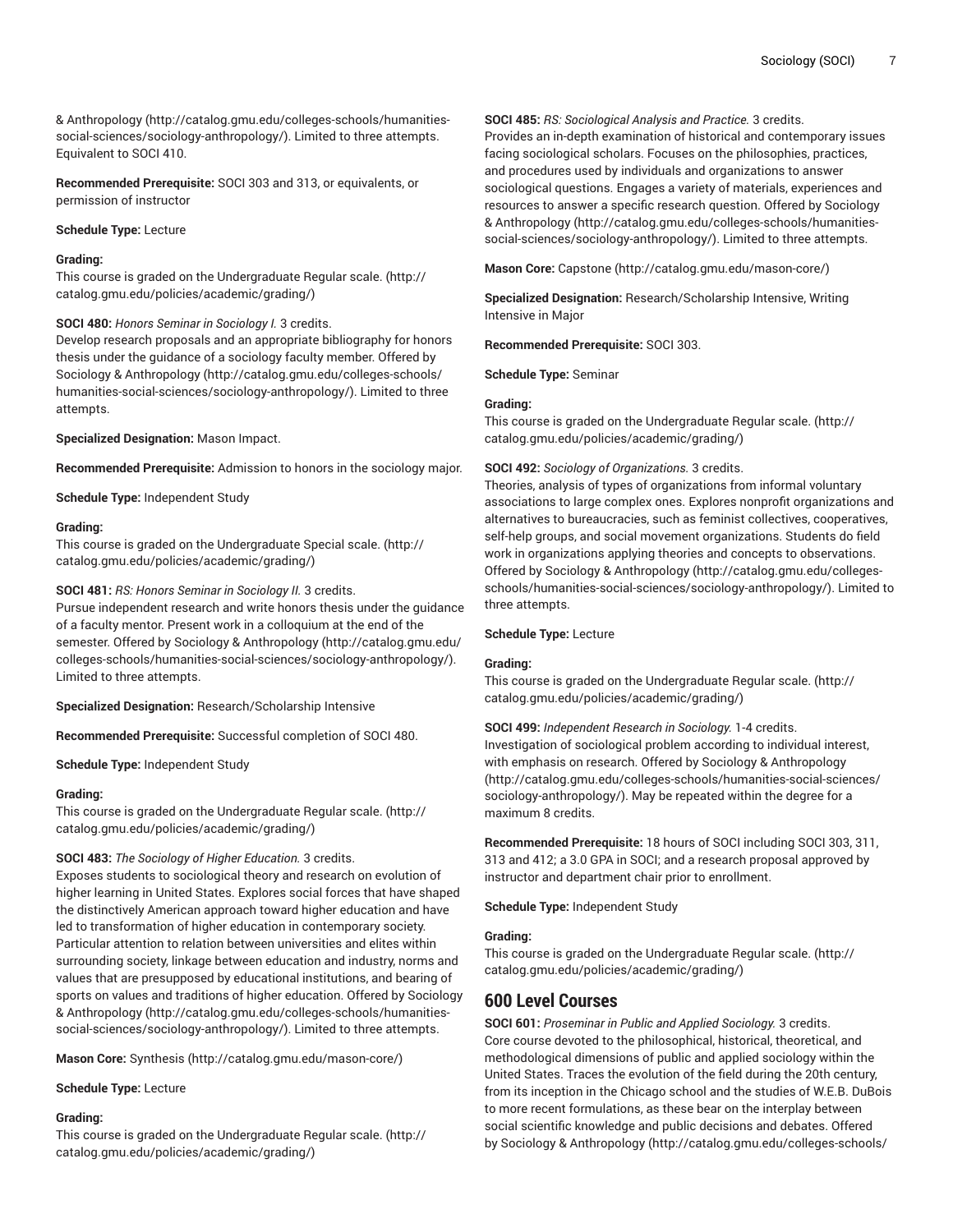[humanities-social-sciences/sociology-anthropology/\)](http://catalog.gmu.edu/colleges-schools/humanities-social-sciences/sociology-anthropology/). May not be repeated for credit.

#### **Registration Restrictions:**

Enrollment limited to students with a class of Advanced to Candidacy, Graduate, Junior Plus, Non-Degree or Senior Plus.

Enrollment is limited to Graduate, Non-Degree or Undergraduate level students.

Students in a Non-Degree Undergraduate degree may **not** enroll.

**Schedule Type:** Seminar

#### **Grading:**

This course is graded on the [Graduate Regular scale.](http://catalog.gmu.edu/policies/academic/grading/) [\(http://](http://catalog.gmu.edu/policies/academic/grading/) [catalog.gmu.edu/policies/academic/grading/\)](http://catalog.gmu.edu/policies/academic/grading/)

#### **SOCI 602:** *Writing for Public Sociologists.* 3 credits.

Course will concentrate on writing for various publics and popular audiences. Written mediums explored include, blogs, op-eds, essays, briefing papers, research reports, research proposals and book proposals. Emphasis will be upon jargon-free prose that is accessible to policy makers as well as the general public. Offered by [Sociology &](http://catalog.gmu.edu/colleges-schools/humanities-social-sciences/sociology-anthropology/) [Anthropology](http://catalog.gmu.edu/colleges-schools/humanities-social-sciences/sociology-anthropology/) [\(http://catalog.gmu.edu/colleges-schools/humanities](http://catalog.gmu.edu/colleges-schools/humanities-social-sciences/sociology-anthropology/)[social-sciences/sociology-anthropology/](http://catalog.gmu.edu/colleges-schools/humanities-social-sciences/sociology-anthropology/)). May not be repeated for credit.

#### **Registration Restrictions:**

Enrollment limited to students with a class of Advanced to Candidacy, Graduate, Junior Plus, Non-Degree or Senior Plus.

Enrollment is limited to Graduate, Non-Degree or Undergraduate level students.

Students in a Non-Degree Undergraduate degree may **not** enroll.

**Schedule Type:** Lecture

#### **Grading:**

This course is graded on the [Graduate Regular scale.](http://catalog.gmu.edu/policies/academic/grading/) [\(http://](http://catalog.gmu.edu/policies/academic/grading/) [catalog.gmu.edu/policies/academic/grading/\)](http://catalog.gmu.edu/policies/academic/grading/)

# **SOCI 605:** *Gender and Social Structure.* 3 credits.

Reviews theories explaining the development and maintenance of gender. Using historical and comparative data, examines perceived, prescribed, and actual sex differentiation in social, political, and economic roles. Begins with gender as a social structure and then examines contemporary research as support or refutation for variety of theoretical paradigms. Includes discussion of gender in intimate relationship and the public sector. Offered by Sociology & [Anthropology](http://catalog.gmu.edu/colleges-schools/humanities-social-sciences/sociology-anthropology/) ([http://catalog.gmu.edu/colleges-schools/humanities-social-sciences/](http://catalog.gmu.edu/colleges-schools/humanities-social-sciences/sociology-anthropology/) [sociology-anthropology/\)](http://catalog.gmu.edu/colleges-schools/humanities-social-sciences/sociology-anthropology/). May not be repeated for credit.

# **Registration Restrictions:**

Enrollment limited to students with a class of Advanced to Candidacy, Graduate, Junior Plus, Non-Degree or Senior Plus.

Enrollment is limited to Graduate, Non-Degree or Undergraduate level students.

Students in a Non-Degree Undergraduate degree may **not** enroll.

**Schedule Type:** Seminar

**Grading:**

This course is graded on the [Graduate Regular scale.](http://catalog.gmu.edu/policies/academic/grading/) ([http://](http://catalog.gmu.edu/policies/academic/grading/) [catalog.gmu.edu/policies/academic/grading/](http://catalog.gmu.edu/policies/academic/grading/))

## **SOCI 614:** *Sociology of Culture.* 3 credits.

Analyzes 20th-century debates in American culture and cultural politics, with emphasis on art and popular culture, news media, and competing notions of "the public." In-depth readings in cultural sociology cover variety of theoretical and methodological approaches. Offered by Sociology & [Anthropology](http://catalog.gmu.edu/colleges-schools/humanities-social-sciences/sociology-anthropology/) ([http://catalog.gmu.edu/colleges-schools/](http://catalog.gmu.edu/colleges-schools/humanities-social-sciences/sociology-anthropology/) [humanities-social-sciences/sociology-anthropology/](http://catalog.gmu.edu/colleges-schools/humanities-social-sciences/sociology-anthropology/)). May not be repeated for credit.

#### **Registration Restrictions:**

Enrollment limited to students with a class of Advanced to Candidacy, Graduate, Junior Plus, Non-Degree or Senior Plus.

Enrollment is limited to Graduate, Non-Degree or Undergraduate level students.

Students in a Non-Degree Undergraduate degree may **not** enroll.

**Schedule Type:** Lecture

# **Grading:**

This course is graded on the [Graduate Regular scale.](http://catalog.gmu.edu/policies/academic/grading/) ([http://](http://catalog.gmu.edu/policies/academic/grading/) [catalog.gmu.edu/policies/academic/grading/](http://catalog.gmu.edu/policies/academic/grading/))

## **SOCI 616:** *Practicum in Sociology.* 1-6 credits.

Supervised graduate research project in engaged sociology in relevant settings including social movement organizations, unions, government agencies, charitable organizations, think tanks, schools, community groups, social services, museums and the arts, cooperatives and social enterprises, public archeology, or media and communications. Notes: Students must complete 45 hours of work at the site for each credit. Offered by Sociology & [Anthropology](http://catalog.gmu.edu/colleges-schools/humanities-social-sciences/sociology-anthropology/) ([http://catalog.gmu.edu/colleges](http://catalog.gmu.edu/colleges-schools/humanities-social-sciences/sociology-anthropology/)[schools/humanities-social-sciences/sociology-anthropology/\)](http://catalog.gmu.edu/colleges-schools/humanities-social-sciences/sociology-anthropology/). May be repeated within the degree for a maximum 6 credits.

**Recommended Prerequisite:** 21 hours of SOCI, including research methods, or permission of instructor.

#### **Registration Restrictions:**

Enrollment limited to students with a class of Advanced to Candidacy, Graduate, Junior Plus, Non-Degree or Senior Plus.

Students in a Non-Degree Undergraduate degree may **not** enroll.

**Schedule Type:** Internship

#### **Grading:**

This course is graded on the [Graduate Regular scale.](http://catalog.gmu.edu/policies/academic/grading/) ([http://](http://catalog.gmu.edu/policies/academic/grading/) [catalog.gmu.edu/policies/academic/grading/](http://catalog.gmu.edu/policies/academic/grading/))

**SOCI 620:** *Methods and Logic of Social Inquiry.* 3 credits. Emphasizes gathering, interpreting, and evaluating scientific evidence. Covers logic of scientific inquiry, including the application of various research designs and data collection methods. Develops criticalthinking skills by using set of rules and logical criteria for evaluation of social science research. Focuses both on how results are obtained and disseminated via research reports. Offered by Sociology & [Anthropology](http://catalog.gmu.edu/colleges-schools/humanities-social-sciences/sociology-anthropology/) [\(http://catalog.gmu.edu/colleges-schools/humanities-social-sciences/](http://catalog.gmu.edu/colleges-schools/humanities-social-sciences/sociology-anthropology/) [sociology-anthropology/](http://catalog.gmu.edu/colleges-schools/humanities-social-sciences/sociology-anthropology/)). May not be repeated for credit.

**Recommended Prerequisite:** Undergraduate statistics and research methodology, or permission of instructor.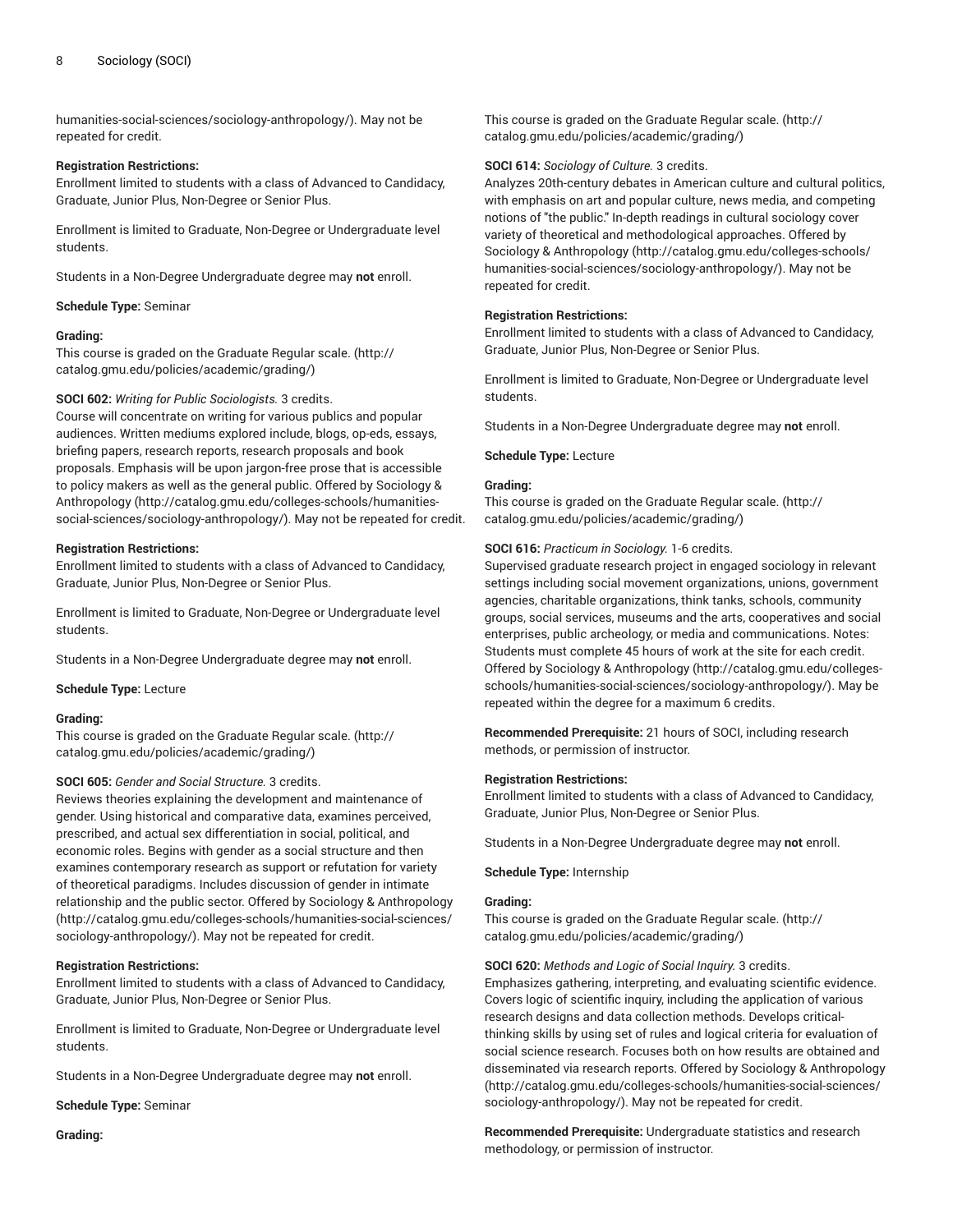# **Registration Restrictions:**

Enrollment limited to students with a class of Advanced to Candidacy, Graduate, Junior Plus, Non-Degree or Senior Plus.

Enrollment is limited to students with a major in Sociology.

Enrollment is limited to Graduate, Non-Degree or Undergraduate level students.

Students in a Non-Degree Undergraduate degree may **not** enroll.

# **Schedule Type:** Lecture

# **Grading:**

This course is graded on the [Graduate Regular scale.](http://catalog.gmu.edu/policies/academic/grading/) [\(http://](http://catalog.gmu.edu/policies/academic/grading/) [catalog.gmu.edu/policies/academic/grading/\)](http://catalog.gmu.edu/policies/academic/grading/)

**SOCI 623:** *Racial and Ethnic Relations: American and Selected Global Perspectives.* 3 credits.

Covers demographic purview of U.S. and other global racial and ethnic groups and racial and ethnic groups as human-social-minority and dominant groups. Explores factors contributing to dominant and minority status and means of altering dominant groups assessment of minority group status. Offered by Sociology & [Anthropology](http://catalog.gmu.edu/colleges-schools/humanities-social-sciences/sociology-anthropology/) [\(http://](http://catalog.gmu.edu/colleges-schools/humanities-social-sciences/sociology-anthropology/) [catalog.gmu.edu/colleges-schools/humanities-social-sciences/](http://catalog.gmu.edu/colleges-schools/humanities-social-sciences/sociology-anthropology/) [sociology-anthropology/\)](http://catalog.gmu.edu/colleges-schools/humanities-social-sciences/sociology-anthropology/). May not be repeated for credit.

# **Registration Restrictions:**

Enrollment limited to students with a class of Advanced to Candidacy, Graduate, Junior Plus, Non-Degree or Senior Plus.

Enrollment is limited to Graduate, Non-Degree or Undergraduate level students.

Students in a Non-Degree Undergraduate degree may **not** enroll.

**Schedule Type:** Lecture

# **Grading:**

This course is graded on the [Graduate Regular scale.](http://catalog.gmu.edu/policies/academic/grading/) [\(http://](http://catalog.gmu.edu/policies/academic/grading/) [catalog.gmu.edu/policies/academic/grading/\)](http://catalog.gmu.edu/policies/academic/grading/)

**SOCI 624:** *International Migration in the Age of Globalization.* 3 credits. Focuses on theoretical, methodological, and policy-related issues on international migration from a sociological perspective. Explores case studies of immigrant communities and their adaptation patterns, paying particular attention to immigrants from Latin America, Asia, and the Caribbean. Offered by Sociology & [Anthropology](http://catalog.gmu.edu/colleges-schools/humanities-social-sciences/sociology-anthropology/) [\(http://catalog.gmu.edu/](http://catalog.gmu.edu/colleges-schools/humanities-social-sciences/sociology-anthropology/) [colleges-schools/humanities-social-sciences/sociology-anthropology/\)](http://catalog.gmu.edu/colleges-schools/humanities-social-sciences/sociology-anthropology/). May not be repeated for credit.

# **Registration Restrictions:**

Enrollment limited to students with a class of Advanced to Candidacy, Graduate, Junior Plus, Non-Degree or Senior Plus.

Enrollment is limited to Graduate, Non-Degree or Undergraduate level students.

# **Schedule Type:** Seminar

# **Grading:**

This course is graded on the [Graduate Regular scale.](http://catalog.gmu.edu/policies/academic/grading/) [\(http://](http://catalog.gmu.edu/policies/academic/grading/) [catalog.gmu.edu/policies/academic/grading/\)](http://catalog.gmu.edu/policies/academic/grading/)

# **SOCI 631:** *Survey Research.* 3 credits.

Introduces theory, method, and practice of survey research design and analysis. Students complete survey research project. Offered by Sociology & [Anthropology](http://catalog.gmu.edu/colleges-schools/humanities-social-sciences/sociology-anthropology/) ([http://catalog.gmu.edu/colleges-schools/](http://catalog.gmu.edu/colleges-schools/humanities-social-sciences/sociology-anthropology/) [humanities-social-sciences/sociology-anthropology/](http://catalog.gmu.edu/colleges-schools/humanities-social-sciences/sociology-anthropology/)). May not be repeated for credit.

**Recommended Prerequisite:** SOCI 530 and 531, or permission of instructor.

# **Registration Restrictions:**

Enrollment limited to students with a class of Advanced to Candidacy, Graduate, Junior Plus, Non-Degree or Senior Plus.

Enrollment is limited to Graduate, Non-Degree or Undergraduate level students.

Students in a Non-Degree Undergraduate degree may **not** enroll.

# **Schedule Type:** Lecture

# **Grading:**

This course is graded on the [Graduate Regular scale.](http://catalog.gmu.edu/policies/academic/grading/) ([http://](http://catalog.gmu.edu/policies/academic/grading/) [catalog.gmu.edu/policies/academic/grading/](http://catalog.gmu.edu/policies/academic/grading/))

**SOCI 632:** *Evaluation Research for Social Programs.* 3 credits. Studies methodological issues related to evaluation of social programs. Explores conceptual and research design issues in relation to social programs, particularly delivery of social services. Includes examination of methods used to assess need for programs, impact of delivery systems, and efficiency and effectiveness of social programs. Offered by [Sociology](http://catalog.gmu.edu/colleges-schools/humanities-social-sciences/sociology-anthropology/) & [Anthropology \(http://catalog.gmu.edu/colleges-schools/humanities](http://catalog.gmu.edu/colleges-schools/humanities-social-sciences/sociology-anthropology/)[social-sciences/sociology-anthropology/\)](http://catalog.gmu.edu/colleges-schools/humanities-social-sciences/sociology-anthropology/). May not be repeated for credit.

**Recommended Prerequisite:** SOCI 530 and 531, or permission of instructor.

# **Registration Restrictions:**

Enrollment limited to students with a class of Advanced to Candidacy, Graduate, Junior Plus, Non-Degree or Senior Plus.

Enrollment is limited to Graduate, Non-Degree or Undergraduate level students.

Students in a Non-Degree Undergraduate degree may **not** enroll.

# **Schedule Type:** Lecture

# **Grading:**

This course is graded on the [Graduate Regular scale.](http://catalog.gmu.edu/policies/academic/grading/) ([http://](http://catalog.gmu.edu/policies/academic/grading/) [catalog.gmu.edu/policies/academic/grading/](http://catalog.gmu.edu/policies/academic/grading/))

**SOCI 633:** *Special Topics in Sociology.* 3 credits.

Specialized inquiry of topics of contemporary sociological research and scholarship. Content varies. Notes: May be repeated for credit when topic is different. Offered by Sociology & [Anthropology](http://catalog.gmu.edu/colleges-schools/humanities-social-sciences/sociology-anthropology/) ([http://](http://catalog.gmu.edu/colleges-schools/humanities-social-sciences/sociology-anthropology/) [catalog.gmu.edu/colleges-schools/humanities-social-sciences/](http://catalog.gmu.edu/colleges-schools/humanities-social-sciences/sociology-anthropology/) [sociology-anthropology/](http://catalog.gmu.edu/colleges-schools/humanities-social-sciences/sociology-anthropology/)). May be repeated within the term for a maximum 12 credits.

**Specialized Designation:** Topic Varies

# **Registration Restrictions:**

Enrollment limited to students with a class of Advanced to Candidacy, Graduate, Junior Plus, Non-Degree or Senior Plus.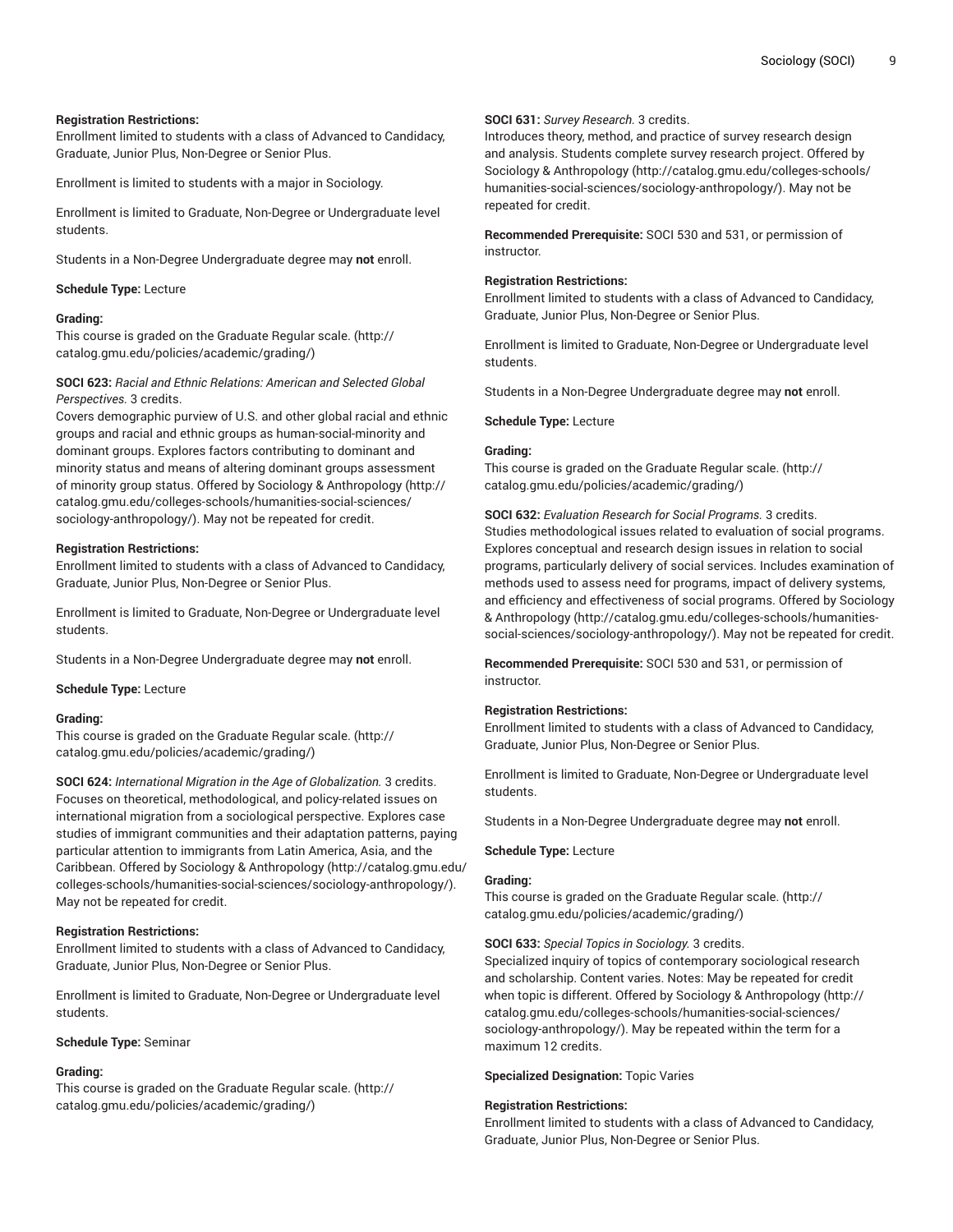Enrollment is limited to Graduate, Non-Degree or Undergraduate level students.

Students in a Non-Degree Undergraduate degree may **not** enroll.

**Schedule Type:** Lec/Sem #1, Lec/Sem #2, Lec/Sem #3, Lec/Sem #4, Lec/ Sem #5, Lec/Sem #6, Lec/Sem #7, Lec/Sem #8, Lec/Sem #9, Sem/Lec #10, Sem/Lec #11, Sem/Lec #12, Sem/Lec #13, Sem/Lec #14, Sem/Lec #15, Sem/Lec #16, Sem/Lec #17, Sem/Lec #18, Seminar

#### **Grading:**

This course is graded on the [Graduate Regular scale.](http://catalog.gmu.edu/policies/academic/grading/) [\(http://](http://catalog.gmu.edu/policies/academic/grading/) [catalog.gmu.edu/policies/academic/grading/\)](http://catalog.gmu.edu/policies/academic/grading/)

# **SOCI 634:** *Qualitative Research Methods.* 3 credits.

Examines basic research methods involving observational techniques and procedures used in description and analysis of patterns, configurations, ethos, eidos, structures, functions, and styles typical of whole societies and cultures. Emphasizes case studies, unobtrusive methods, participant observation, longterm residence, choices of observer status role, recording data, uses of technical equipment, key informants, interviewing techniques, and ethical considerations in employing such methods and procedures. Offered by [Sociology &](http://catalog.gmu.edu/colleges-schools/humanities-social-sciences/sociology-anthropology/) [Anthropology](http://catalog.gmu.edu/colleges-schools/humanities-social-sciences/sociology-anthropology/) [\(http://catalog.gmu.edu/colleges-schools/humanities](http://catalog.gmu.edu/colleges-schools/humanities-social-sciences/sociology-anthropology/)[social-sciences/sociology-anthropology/](http://catalog.gmu.edu/colleges-schools/humanities-social-sciences/sociology-anthropology/)). May not be repeated for credit.

#### **Registration Restrictions:**

Enrollment limited to students with a class of Advanced to Candidacy, Graduate, Junior Plus, Non-Degree or Senior Plus.

Enrollment is limited to Graduate, Non-Degree or Undergraduate level students.

Students in a Non-Degree Undergraduate degree may **not** enroll.

**Schedule Type:** Lecture

## **Grading:**

This course is graded on the [Graduate Regular scale.](http://catalog.gmu.edu/policies/academic/grading/) [\(http://](http://catalog.gmu.edu/policies/academic/grading/) [catalog.gmu.edu/policies/academic/grading/\)](http://catalog.gmu.edu/policies/academic/grading/)

# **SOCI 635:** *Environment and Society.* 3 credits.

Overview of human ecology and environmental sociology, emphasizing selected topics. Focuses on theory, since theory makes it possible to generalize from understandings derived in an analysis of a particular problem and apply them to other problems. Offered by [Sociology &](http://catalog.gmu.edu/colleges-schools/humanities-social-sciences/sociology-anthropology/) [Anthropology](http://catalog.gmu.edu/colleges-schools/humanities-social-sciences/sociology-anthropology/) [\(http://catalog.gmu.edu/colleges-schools/humanities](http://catalog.gmu.edu/colleges-schools/humanities-social-sciences/sociology-anthropology/)[social-sciences/sociology-anthropology/](http://catalog.gmu.edu/colleges-schools/humanities-social-sciences/sociology-anthropology/)). May not be repeated for credit.

#### **Registration Restrictions:**

Enrollment limited to students with a class of Advanced to Candidacy, Graduate, Junior Plus, Non-Degree or Senior Plus.

Enrollment is limited to Graduate, Non-Degree or Undergraduate level students.

Students in a Non-Degree Undergraduate degree may **not** enroll.

#### **Schedule Type:** Lecture

#### **Grading:**

This course is graded on the [Graduate Regular scale.](http://catalog.gmu.edu/policies/academic/grading/) [\(http://](http://catalog.gmu.edu/policies/academic/grading/) [catalog.gmu.edu/policies/academic/grading/\)](http://catalog.gmu.edu/policies/academic/grading/)

#### **SOCI 636:** *Statistical Reasoning.* 3 credits.

Intermediate treatment of quantitative analytic techniques used in sociology. Topics include sampling, inference, hypothesis testing, analysis of variance, and bivariate and multiple correlation and regression. Introduces logic of multivariate analysis. Focus on how results are obtained and disseminated via research reports. Offered by Sociology & [Anthropology](http://catalog.gmu.edu/colleges-schools/humanities-social-sciences/sociology-anthropology/) ([http://catalog.gmu.edu/colleges-schools/](http://catalog.gmu.edu/colleges-schools/humanities-social-sciences/sociology-anthropology/) [humanities-social-sciences/sociology-anthropology/](http://catalog.gmu.edu/colleges-schools/humanities-social-sciences/sociology-anthropology/)). May not be repeated for credit.

**Recommended Prerequisite:** Undergraduate statistics and research methodology, or permission of instructor.

#### **Registration Restrictions:**

Enrollment limited to students with a class of Advanced to Candidacy, Graduate, Junior Plus, Non-Degree or Senior Plus.

Enrollment is limited to Graduate, Non-Degree or Undergraduate level students.

Students in a Non-Degree Undergraduate degree may **not** enroll.

#### **Schedule Type:** Lecture

#### **Grading:**

This course is graded on the [Graduate Regular scale.](http://catalog.gmu.edu/policies/academic/grading/) ([http://](http://catalog.gmu.edu/policies/academic/grading/) [catalog.gmu.edu/policies/academic/grading/](http://catalog.gmu.edu/policies/academic/grading/))

#### **SOCI 637:** *Political Sociology.* 3 credits.

This course introduces students to the sociological study of politics through a close examination of relations of power and authority, social institutions, networks, and culture. Using a variety of theoretical texts and case studies from different time periods and schools of thought, the course demonstrates how political sociologists use these fundamental "gateway" concepts, among others, to make sense of more innovative concepts in order to explore and make sense of the dynamism of contemporary politics. Using this framework, the course looks closely at the issue of the struggle for democracy in diverse, complex, and changing modern societies. Offered by Sociology & [Anthropology](http://catalog.gmu.edu/colleges-schools/humanities-social-sciences/sociology-anthropology/) [\(http://catalog.gmu.edu/colleges-schools/humanities-social-sciences/](http://catalog.gmu.edu/colleges-schools/humanities-social-sciences/sociology-anthropology/) [sociology-anthropology/](http://catalog.gmu.edu/colleges-schools/humanities-social-sciences/sociology-anthropology/)). May not be repeated for credit.

#### **Registration Restrictions:**

Enrollment limited to students with a class of Advanced to Candidacy, Graduate, Junior Plus, Non-Degree or Senior Plus.

Enrollment is limited to Graduate, Non-Degree or Undergraduate level students.

Students in a Non-Degree Undergraduate degree may **not** enroll.

**Schedule Type:** Lecture

#### **Grading:**

This course is graded on the [Graduate Regular scale.](http://catalog.gmu.edu/policies/academic/grading/) ([http://](http://catalog.gmu.edu/policies/academic/grading/) [catalog.gmu.edu/policies/academic/grading/](http://catalog.gmu.edu/policies/academic/grading/))

#### **SOCI 638:** *Feminist Theory.* 3 credits.

This course is designed to introduce students to the ideas and projects that have been formative in the development of feminist theory and to engage students in the important intellectual and political debates in which it has played a significant role. Offered by [Sociology &](http://catalog.gmu.edu/colleges-schools/humanities-social-sciences/sociology-anthropology/) [Anthropology \(http://catalog.gmu.edu/colleges-schools/humanities](http://catalog.gmu.edu/colleges-schools/humanities-social-sciences/sociology-anthropology/)[social-sciences/sociology-anthropology/\)](http://catalog.gmu.edu/colleges-schools/humanities-social-sciences/sociology-anthropology/). May not be repeated for credit.

**Registration Restrictions:**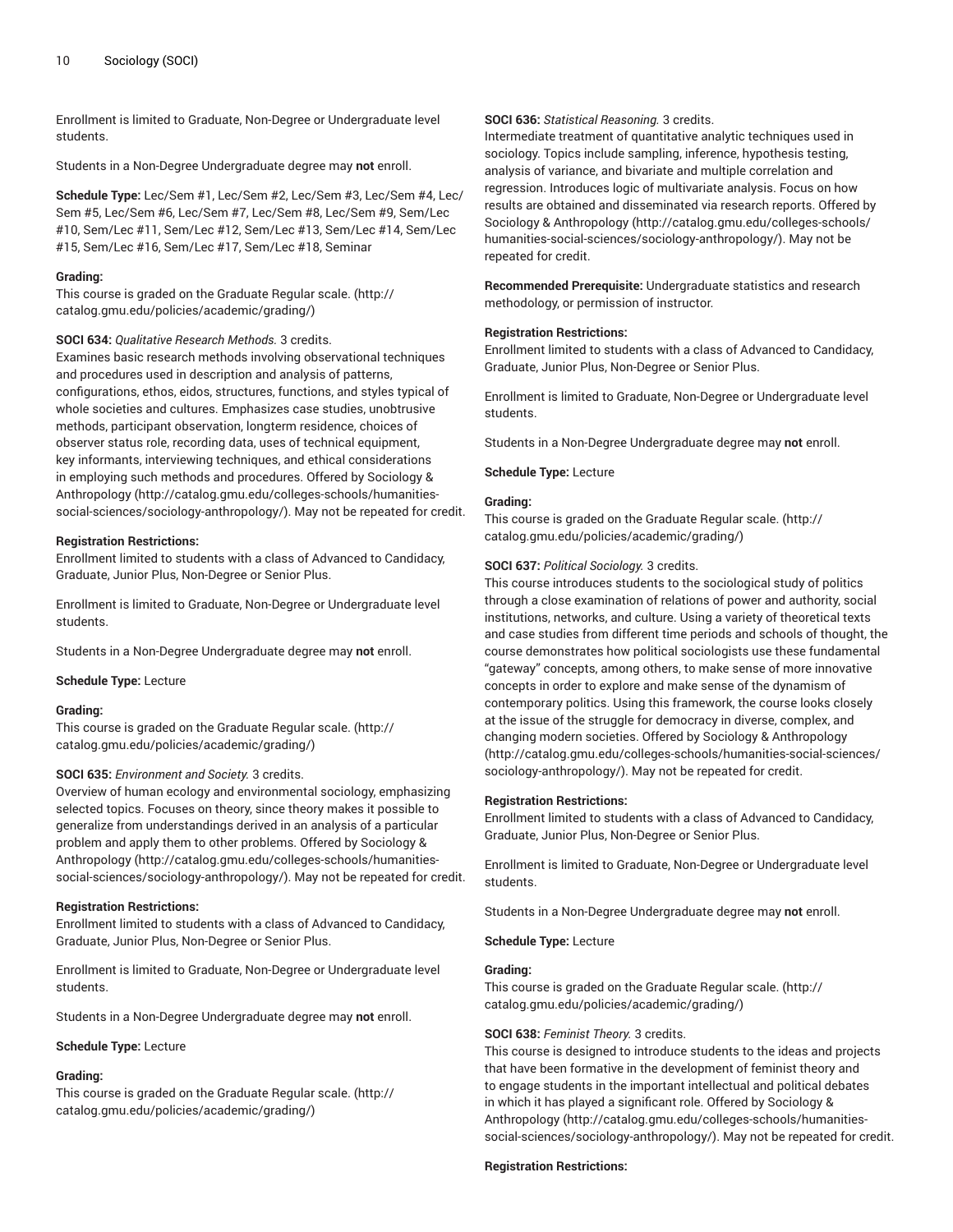Enrollment limited to students with a class of Advanced to Candidacy, Graduate, Junior Plus, Non-Degree or Senior Plus.

Students in a Non-Degree Undergraduate degree may **not** enroll.

#### **Schedule Type:** Seminar

#### **Grading:**

This course is graded on the [Graduate Regular scale.](http://catalog.gmu.edu/policies/academic/grading/) [\(http://](http://catalog.gmu.edu/policies/academic/grading/) [catalog.gmu.edu/policies/academic/grading/\)](http://catalog.gmu.edu/policies/academic/grading/)

**SOCI 639:** *Urban Inequality: From Watts to #Blacklivesmatter.* 3 credits. This course considers the ways that social inequality and responses to inequality, through community organizing, social movements, and urban policy, have shaped the urban landscape in the 20th and 21st centuries. Beginning in the Civil Rights Era and ending during a period of resistance to police brutality and gentrification, this course will explore varied issues such as urban renewal, urban rebellion, suburbanization, public housing development (and demolition), the drug wars, mass incarceration, as well as urban movements related to urban space, LGBTQ+ recognition and AIDS direction action, Right to the City, and more. Offered by [Sociology](http://catalog.gmu.edu/colleges-schools/humanities-social-sciences/sociology-anthropology/) & [Anthropology](http://catalog.gmu.edu/colleges-schools/humanities-social-sciences/sociology-anthropology/) [\(http://catalog.gmu.edu/colleges-schools/humanities](http://catalog.gmu.edu/colleges-schools/humanities-social-sciences/sociology-anthropology/)[social-sciences/sociology-anthropology/](http://catalog.gmu.edu/colleges-schools/humanities-social-sciences/sociology-anthropology/)). May not be repeated for credit.

#### **Registration Restrictions:**

Enrollment limited to students with a class of Advanced to Candidacy, Graduate, Junior Plus, Non-Degree or Senior Plus.

Students in a Non-Degree Undergraduate degree may **not** enroll.

**Schedule Type:** Lecture

#### **Grading:**

This course is graded on the [Graduate Regular scale.](http://catalog.gmu.edu/policies/academic/grading/) [\(http://](http://catalog.gmu.edu/policies/academic/grading/) [catalog.gmu.edu/policies/academic/grading/\)](http://catalog.gmu.edu/policies/academic/grading/)

**SOCI 641:** *Micro Sociology: Inequality and Everyday Life.* 3 credits. Analyze the relationship between everyday life and social inequalities, with a particular focus on examining theoretically and empirically the relationship between governing structures of society and the structure of situational and interactional terrains as it plays out in the lives of everyday people. Offered by Sociology & [Anthropology](http://catalog.gmu.edu/colleges-schools/humanities-social-sciences/sociology-anthropology/) ([http://catalog.gmu.edu/colleges-schools/humanities-social-sciences/](http://catalog.gmu.edu/colleges-schools/humanities-social-sciences/sociology-anthropology/) [sociology-anthropology/\)](http://catalog.gmu.edu/colleges-schools/humanities-social-sciences/sociology-anthropology/). May not be repeated for credit.

#### **Registration Restrictions:**

Enrollment limited to students with a class of Advanced to Candidacy, Graduate, Junior Plus, Non-Degree or Senior Plus.

Enrollment is limited to Graduate, Non-Degree or Undergraduate level students.

Students in a Non-Degree Undergraduate degree may **not** enroll.

**Schedule Type:** Seminar

#### **Grading:**

This course is graded on the [Graduate Regular scale.](http://catalog.gmu.edu/policies/academic/grading/) [\(http://](http://catalog.gmu.edu/policies/academic/grading/) [catalog.gmu.edu/policies/academic/grading/\)](http://catalog.gmu.edu/policies/academic/grading/)

# **SOCI 655:** *Ethnography.* 3 credits.

Introduces ethnography in sociology to graduate students. Teaches techniques for collecting, analyzing and writing-up ethnographic materials. Considers some of the central methodological issues relevant to doing ethnography. Explores some of the critical ethical and political questions that arise within ethnographic research practice. Offered by

Sociology & [Anthropology](http://catalog.gmu.edu/colleges-schools/humanities-social-sciences/sociology-anthropology/) ([http://catalog.gmu.edu/colleges-schools/](http://catalog.gmu.edu/colleges-schools/humanities-social-sciences/sociology-anthropology/) [humanities-social-sciences/sociology-anthropology/](http://catalog.gmu.edu/colleges-schools/humanities-social-sciences/sociology-anthropology/)). May not be repeated for credit.

#### **Registration Restrictions:**

Enrollment limited to students with a class of Advanced to Candidacy, Graduate, Junior Plus, Non-Degree or Senior Plus.

Enrollment is limited to Graduate, Non-Degree or Undergraduate level students.

Students in a Non-Degree Undergraduate degree may **not** enroll.

**Schedule Type:** Lecture

#### **Grading:**

This course is graded on the [Graduate Regular scale.](http://catalog.gmu.edu/policies/academic/grading/) ([http://](http://catalog.gmu.edu/policies/academic/grading/) [catalog.gmu.edu/policies/academic/grading/](http://catalog.gmu.edu/policies/academic/grading/))

**SOCI 660:** *Historical and Comparative Sociology.* 3 credits. Seminar in theory and methods of historical and comparative sociology, primarily for students with background in sociological theory and methods. Examines basic approaches and research data of history and sociology, surveys development of field, and analyzes exemplary studies. Offered by Sociology & [Anthropology](http://catalog.gmu.edu/colleges-schools/humanities-social-sciences/sociology-anthropology/) ([http://catalog.gmu.edu/colleges](http://catalog.gmu.edu/colleges-schools/humanities-social-sciences/sociology-anthropology/)[schools/humanities-social-sciences/sociology-anthropology/\)](http://catalog.gmu.edu/colleges-schools/humanities-social-sciences/sociology-anthropology/). May not be repeated for credit. Equivalent to SOCI 860.

#### **Registration Restrictions:**

Enrollment limited to students with a class of Advanced to Candidacy, Graduate, Junior Plus, Non-Degree or Senior Plus.

Enrollment is limited to Graduate, Non-Degree or Undergraduate level students.

Students in a Non-Degree Undergraduate degree may **not** enroll.

**Schedule Type:** Lecture

#### **Grading:**

This course is graded on the [Graduate Regular scale.](http://catalog.gmu.edu/policies/academic/grading/) ([http://](http://catalog.gmu.edu/policies/academic/grading/) [catalog.gmu.edu/policies/academic/grading/](http://catalog.gmu.edu/policies/academic/grading/))

**SOCI 670:** *Social Networks, New Media, and Inequality.* 3 credits. Examines the internet and other new technologies from a sociological perspective. Focuses on how technologies mitigate or exacerbatetransform or reproduce-existing and new forms of inequality. Offered by Sociology & [Anthropology](http://catalog.gmu.edu/colleges-schools/humanities-social-sciences/sociology-anthropology/) ([http://catalog.gmu.edu/colleges-schools/](http://catalog.gmu.edu/colleges-schools/humanities-social-sciences/sociology-anthropology/) [humanities-social-sciences/sociology-anthropology/](http://catalog.gmu.edu/colleges-schools/humanities-social-sciences/sociology-anthropology/)). May not be repeated for credit.

#### **Registration Restrictions:**

Enrollment limited to students with a class of Advanced to Candidacy, Graduate, Junior Plus, Non-Degree or Senior Plus.

Enrollment is limited to Graduate, Non-Degree or Undergraduate level students.

Students in a Non-Degree Undergraduate degree may **not** enroll.

#### **Schedule Type:** Seminar

# **Grading:**

This course is graded on the [Graduate Regular scale.](http://catalog.gmu.edu/policies/academic/grading/) ([http://](http://catalog.gmu.edu/policies/academic/grading/) [catalog.gmu.edu/policies/academic/grading/](http://catalog.gmu.edu/policies/academic/grading/))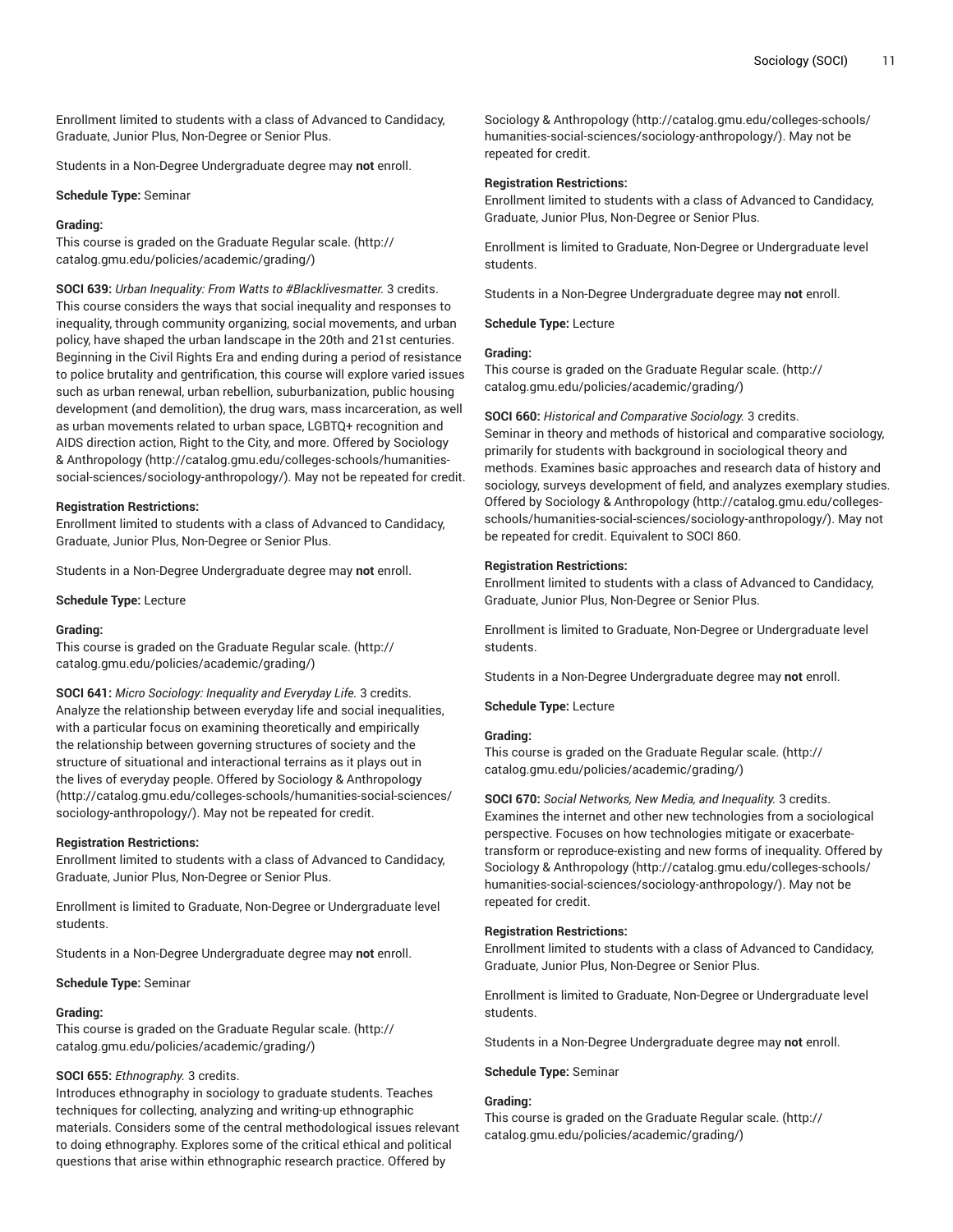# **SOCI 696:** *Independent Study.* 1-3 credits.

Theoretical and research literature chosen by student and instructor. Offered by Sociology & [Anthropology \(http://catalog.gmu.edu/colleges](http://catalog.gmu.edu/colleges-schools/humanities-social-sciences/sociology-anthropology/)[schools/humanities-social-sciences/sociology-anthropology/](http://catalog.gmu.edu/colleges-schools/humanities-social-sciences/sociology-anthropology/)). May be repeated within the degree for a maximum 6 credits.

# **Registration Restrictions:**

Enrollment limited to students with a class of Advanced to Candidacy, Graduate, Junior Plus, Non-Degree or Senior Plus.

Enrollment is limited to Graduate, Non-Degree or Undergraduate level students.

Students in a Non-Degree Undergraduate degree may **not** enroll.

**Schedule Type:** Independent Study

# **Grading:**

This course is graded on the [Graduate Special scale.](http://catalog.gmu.edu/policies/academic/grading/) ([http://](http://catalog.gmu.edu/policies/academic/grading/) [catalog.gmu.edu/policies/academic/grading/\)](http://catalog.gmu.edu/policies/academic/grading/)

# **SOCI 697:** *Independent Study.* 1-3 credits.

Theoretical and research literature chosen by student and instructor. Offered by Sociology & [Anthropology \(http://catalog.gmu.edu/colleges](http://catalog.gmu.edu/colleges-schools/humanities-social-sciences/sociology-anthropology/)[schools/humanities-social-sciences/sociology-anthropology/](http://catalog.gmu.edu/colleges-schools/humanities-social-sciences/sociology-anthropology/)). May be repeated within the degree for a maximum 6 credits.

# **Registration Restrictions:**

Enrollment limited to students with a class of Advanced to Candidacy, Graduate, Junior Plus, Non-Degree or Senior Plus.

Enrollment is limited to Graduate, Non-Degree or Undergraduate level students.

Students in a Non-Degree Undergraduate degree may **not** enroll.

**Schedule Type:** Independent Study

# **Grading:**

This course is graded on the [Graduate Special scale.](http://catalog.gmu.edu/policies/academic/grading/) ([http://](http://catalog.gmu.edu/policies/academic/grading/) [catalog.gmu.edu/policies/academic/grading/\)](http://catalog.gmu.edu/policies/academic/grading/)

# **700 Level Courses**

# **SOCI 711:** *Classical Sociological Theory.* 3 credits.

In-depth examination of major issues in classical (pre-1930) sociological theory. Analyzes Durkheim, Marx, Weber, Mead, and others, and emphasizes social and intellectual context of their theories. Offered by Sociology & [Anthropology \(http://catalog.gmu.edu/colleges-schools/](http://catalog.gmu.edu/colleges-schools/humanities-social-sciences/sociology-anthropology/) [humanities-social-sciences/sociology-anthropology/\)](http://catalog.gmu.edu/colleges-schools/humanities-social-sciences/sociology-anthropology/). May not be repeated for credit.

# **Registration Restrictions:**

Enrollment is limited to students with a major in Sociology.

Enrollment is limited to Graduate or Non-Degree level students.

Students in a Non-Degree Undergraduate degree may **not** enroll.

# **Schedule Type:** Lecture

# **Grading:**

This course is graded on the [Graduate Regular scale.](http://catalog.gmu.edu/policies/academic/grading/) [\(http://](http://catalog.gmu.edu/policies/academic/grading/) [catalog.gmu.edu/policies/academic/grading/\)](http://catalog.gmu.edu/policies/academic/grading/)

# **SOCI 712:** *Contemporary Sociological Theory.* 3 credits.

Examines schools in contemporary sociological theory such as structural-functionalism, conflict, exchange, symbolic interactionism, ethnomethodology, humanist sociology, and critical theory. Analyzes contemporary theorists in relation to schools. Offered by [Sociology &](http://catalog.gmu.edu/colleges-schools/humanities-social-sciences/sociology-anthropology/) [Anthropology \(http://catalog.gmu.edu/colleges-schools/humanities](http://catalog.gmu.edu/colleges-schools/humanities-social-sciences/sociology-anthropology/)[social-sciences/sociology-anthropology/\)](http://catalog.gmu.edu/colleges-schools/humanities-social-sciences/sociology-anthropology/). May not be repeated for credit.

## **Registration Restrictions:**

Enrollment is limited to students with a major in Sociology.

Enrollment is limited to Graduate or Non-Degree level students.

Students in a Non-Degree Undergraduate degree may **not** enroll.

**Schedule Type:** Lecture

# **Grading:**

This course is graded on the [Graduate Regular scale.](http://catalog.gmu.edu/policies/academic/grading/) ([http://](http://catalog.gmu.edu/policies/academic/grading/) [catalog.gmu.edu/policies/academic/grading/](http://catalog.gmu.edu/policies/academic/grading/))

# **SOCI 730:** *Analytic Techniques of Social Research.* 3 credits.

Introduces multiple regression and causal analysis to sociological researchers, with a focus on obtaining and disseminating results. Moves from linear regression to the general linear model with several variables, its extensions, assumptions, and regression diagnostics. Examines the use of dummy variable and the analysis of interaction effects. Considers systems of equations and nonlinear outcomes. Offered by [Sociology &](http://catalog.gmu.edu/colleges-schools/humanities-social-sciences/sociology-anthropology/) [Anthropology \(http://catalog.gmu.edu/colleges-schools/humanities](http://catalog.gmu.edu/colleges-schools/humanities-social-sciences/sociology-anthropology/)[social-sciences/sociology-anthropology/\)](http://catalog.gmu.edu/colleges-schools/humanities-social-sciences/sociology-anthropology/). May not be repeated for credit.

**Recommended Prerequisite:** Undergraduate statistics and research methodology, or permission of instructor.

# **Registration Restrictions:**

Enrollment is limited to Graduate or Non-Degree level students.

Students in a Non-Degree Undergraduate degree may **not** enroll.

**Schedule Type:** Lecture

# **Grading:**

This course is graded on the [Graduate Regular scale.](http://catalog.gmu.edu/policies/academic/grading/) ([http://](http://catalog.gmu.edu/policies/academic/grading/) [catalog.gmu.edu/policies/academic/grading/](http://catalog.gmu.edu/policies/academic/grading/))

# **SOCI 797:** *Master's Capstone Paper.* 3 credits.

MA paper completion under the direction of one faculty member. Offered by Sociology & [Anthropology \(http://catalog.gmu.edu/colleges-schools/](http://catalog.gmu.edu/colleges-schools/humanities-social-sciences/sociology-anthropology/) [humanities-social-sciences/sociology-anthropology/](http://catalog.gmu.edu/colleges-schools/humanities-social-sciences/sociology-anthropology/)). May not be repeated for credit.

**Recommended Prerequisite:** Admission to graduate program in sociology or permission of graduate director.

# **Registration Restrictions:**

Enrollment is limited to Graduate or Non-Degree level students.

Students in a Non-Degree Undergraduate degree may **not** enroll.

**Schedule Type:** Independent Study

# **Grading:**

This course is graded on the [Satisfactory/No](http://catalog.gmu.edu/policies/academic/grading/) Credit scale. [\(http://](http://catalog.gmu.edu/policies/academic/grading/) [catalog.gmu.edu/policies/academic/grading/](http://catalog.gmu.edu/policies/academic/grading/))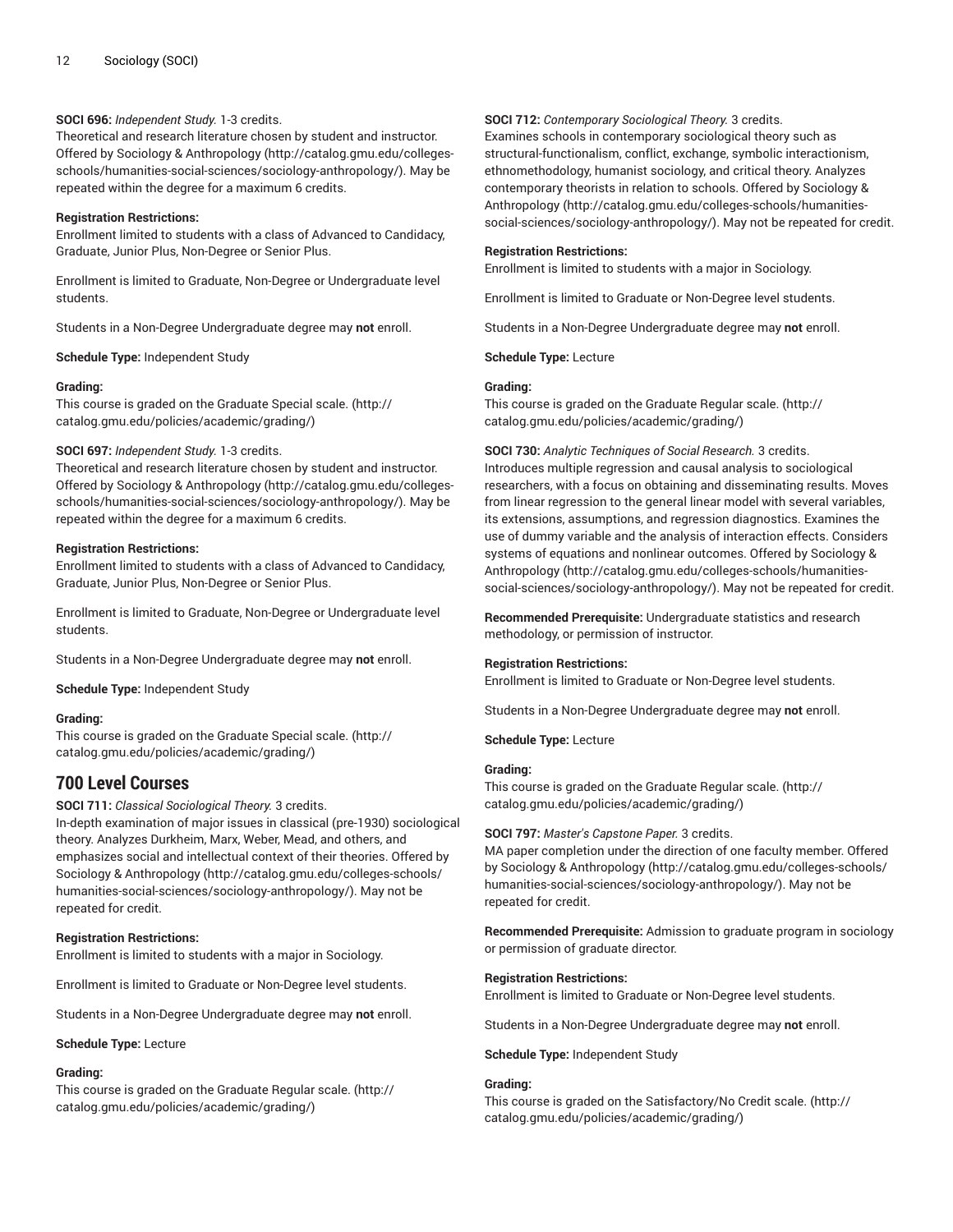# **SOCI 799:** *Thesis.* 1-6 credits.

Master's thesis research under direction of thesis committee. Offered by Sociology & [Anthropology](http://catalog.gmu.edu/colleges-schools/humanities-social-sciences/sociology-anthropology/) ([http://catalog.gmu.edu/colleges-schools/](http://catalog.gmu.edu/colleges-schools/humanities-social-sciences/sociology-anthropology/) [humanities-social-sciences/sociology-anthropology/\)](http://catalog.gmu.edu/colleges-schools/humanities-social-sciences/sociology-anthropology/). May be repeated within the degree.

## **Registration Restrictions:**

Enrollment is limited to Graduate or Non-Degree level students.

Students in a Non-Degree Undergraduate degree may **not** enroll.

#### **Schedule Type:** Thesis

#### **Grading:**

This course is graded on the [Satisfactory/No](http://catalog.gmu.edu/policies/academic/grading/) Credit scale. ([http://](http://catalog.gmu.edu/policies/academic/grading/) [catalog.gmu.edu/policies/academic/grading/\)](http://catalog.gmu.edu/policies/academic/grading/)

# **800 Level Courses**

#### **SOCI 803:** *Institutions and Inequalities.* 3 credits.

Addresses the processes through which institutions reproduce relations of power, domination, and exclusion as well as the similarities and differences across forms of inequality and their connection to institutions. Offered by Sociology & [Anthropology](http://catalog.gmu.edu/colleges-schools/humanities-social-sciences/sociology-anthropology/) ([http://](http://catalog.gmu.edu/colleges-schools/humanities-social-sciences/sociology-anthropology/) [catalog.gmu.edu/colleges-schools/humanities-social-sciences/](http://catalog.gmu.edu/colleges-schools/humanities-social-sciences/sociology-anthropology/) [sociology-anthropology/\)](http://catalog.gmu.edu/colleges-schools/humanities-social-sciences/sociology-anthropology/). May not be repeated for credit.

#### **Registration Restrictions:**

Enrollment is limited to Graduate level students.

**Schedule Type:** Seminar

#### **Grading:**

This course is graded on the [Graduate Regular scale.](http://catalog.gmu.edu/policies/academic/grading/) [\(http://](http://catalog.gmu.edu/policies/academic/grading/) [catalog.gmu.edu/policies/academic/grading/\)](http://catalog.gmu.edu/policies/academic/grading/)

# **SOCI 804:** *Sociology of Globalization.* 3 credits.

Addresses the social, political, cultural, and economic process of globalization. Explores the limits on globalization during the precapitalist era, the relation between empire and the internal structure of imperialist societies, theoretical debates over the contemporary world system, the relation between cities and globalization, and the link between globalization and social inequality within both developed and developing societies. Offered by Sociology & [Anthropology](http://catalog.gmu.edu/colleges-schools/humanities-social-sciences/sociology-anthropology/) ([http://catalog.gmu.edu/](http://catalog.gmu.edu/colleges-schools/humanities-social-sciences/sociology-anthropology/) [colleges-schools/humanities-social-sciences/sociology-anthropology/\)](http://catalog.gmu.edu/colleges-schools/humanities-social-sciences/sociology-anthropology/). May not be repeated for credit.

#### **Registration Restrictions:**

Enrollment is limited to Graduate level students.

**Schedule Type:** Seminar

# **Grading:**

This course is graded on the [Graduate Regular scale.](http://catalog.gmu.edu/policies/academic/grading/) [\(http://](http://catalog.gmu.edu/policies/academic/grading/) [catalog.gmu.edu/policies/academic/grading/\)](http://catalog.gmu.edu/policies/academic/grading/)

#### **SOCI 833:** *Special Topics in Sociology.* 3 credits.

Specialized inquiry of topics of contemporary sociological research and scholarship. Content varies. Notes: May be repeated for credit when topic is different. Offered by Sociology & [Anthropology](http://catalog.gmu.edu/colleges-schools/humanities-social-sciences/sociology-anthropology/) ([http://](http://catalog.gmu.edu/colleges-schools/humanities-social-sciences/sociology-anthropology/) [catalog.gmu.edu/colleges-schools/humanities-social-sciences/](http://catalog.gmu.edu/colleges-schools/humanities-social-sciences/sociology-anthropology/) [sociology-anthropology/\)](http://catalog.gmu.edu/colleges-schools/humanities-social-sciences/sociology-anthropology/). May be repeated within the degree for a maximum 9 credits.

# **Specialized Designation:** Topic Varies

**Recommended Prerequisite:** Have completed either 6 credits of coursework at the 600 level or permission of instructor.

#### **Registration Restrictions:**

Enrollment is limited to Graduate level students.

#### **Schedule Type:** Lecture

#### **Grading:**

This course is graded on the [Graduate Regular scale.](http://catalog.gmu.edu/policies/academic/grading/) ([http://](http://catalog.gmu.edu/policies/academic/grading/) [catalog.gmu.edu/policies/academic/grading/](http://catalog.gmu.edu/policies/academic/grading/))

# **SOCI 840:** *Work Organizations and Social Inequality.* 3 credits.

Examines the social, organizational, and cultural processes that account for the differential distribution of job rewards along class, gender, and racial and ethnic lines. Topics include the historical evolution of the management worker relationship, job segregation by race and gender, the effect of new technologies on social inequality, the relation between gender and professional careers, the efficacy of governmental efforts to ensure equal opportunity, and the effect of organizational change on racial and gender inequalities at work. Offered by [Sociology &](http://catalog.gmu.edu/colleges-schools/humanities-social-sciences/sociology-anthropology/) [Anthropology \(http://catalog.gmu.edu/colleges-schools/humanities](http://catalog.gmu.edu/colleges-schools/humanities-social-sciences/sociology-anthropology/)[social-sciences/sociology-anthropology/\)](http://catalog.gmu.edu/colleges-schools/humanities-social-sciences/sociology-anthropology/). May not be repeated for credit.

#### **Registration Restrictions:**

Enrollment is limited to Graduate level students.

**Schedule Type:** Seminar

#### **Grading:**

This course is graded on the [Graduate Regular scale.](http://catalog.gmu.edu/policies/academic/grading/) ([http://](http://catalog.gmu.edu/policies/academic/grading/) [catalog.gmu.edu/policies/academic/grading/](http://catalog.gmu.edu/policies/academic/grading/))

#### **SOCI 845:** *Society and Education.* 3 credits.

Exposes students to the major theories, debates, and findings within the sociology of education, emphasizing the reciprocal influences of schooling and social inequalities within contemporary societies. Emphasis on the historical evolution of public schooling in the United States, the complex relation between schooling and economic institutions, class differences in educational opportunity, and the politics of educational reform. Offered by Sociology & [Anthropology](http://catalog.gmu.edu/colleges-schools/humanities-social-sciences/sociology-anthropology/) [\(http://catalog.gmu.edu/colleges-schools/humanities-social-sciences/](http://catalog.gmu.edu/colleges-schools/humanities-social-sciences/sociology-anthropology/) [sociology-anthropology/](http://catalog.gmu.edu/colleges-schools/humanities-social-sciences/sociology-anthropology/)). May not be repeated for credit.

#### **Registration Restrictions:**

Enrollment is limited to Graduate level students.

**Schedule Type:** Seminar

# **Grading:**

This course is graded on the [Graduate Regular scale.](http://catalog.gmu.edu/policies/academic/grading/) ([http://](http://catalog.gmu.edu/policies/academic/grading/) [catalog.gmu.edu/policies/academic/grading/](http://catalog.gmu.edu/policies/academic/grading/))

#### **SOCI 850:** *Sociology of Development.* 3 credits.

Analyzes socioeconomic and political change, focusing on the poor countries of Asia, Africa, and Latin America. Offers a basic descriptive understanding of processes of change in these countries and an introduction to major theoretical perspectives on development and globalization, from classical theories of comparative advantage to theories of imperialism, modernization, dependency, and globalization. Offered by Sociology & [Anthropology](http://catalog.gmu.edu/colleges-schools/humanities-social-sciences/sociology-anthropology/) ([http://catalog.gmu.edu/colleges](http://catalog.gmu.edu/colleges-schools/humanities-social-sciences/sociology-anthropology/)[schools/humanities-social-sciences/sociology-anthropology/\)](http://catalog.gmu.edu/colleges-schools/humanities-social-sciences/sociology-anthropology/). May not be repeated for credit.

#### **Registration Restrictions:**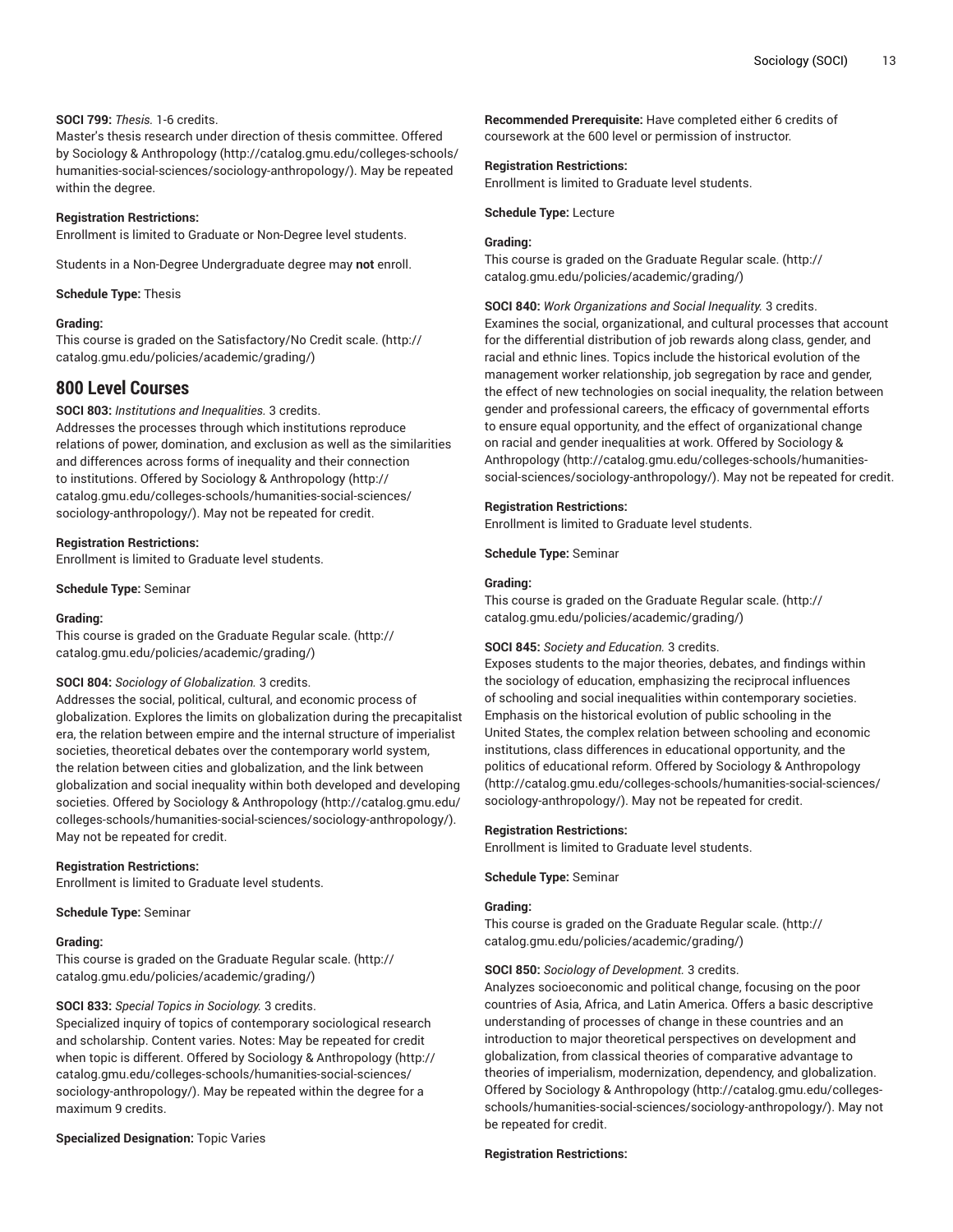Enrollment is limited to Graduate level students.

#### **Schedule Type:** Seminar

## **Grading:**

This course is graded on the [Graduate Regular scale.](http://catalog.gmu.edu/policies/academic/grading/) [\(http://](http://catalog.gmu.edu/policies/academic/grading/) [catalog.gmu.edu/policies/academic/grading/\)](http://catalog.gmu.edu/policies/academic/grading/)

# **SOCI 851:** *Globalization and Social Movements.* 3 credits.

Analyzes current issues in the study of social movements, with an emphasis on the ways in which globalization shapes and in turn is shaped by social movements. Emphasis is placed on the relations among the strategies, identities, and organizations bound up with transnational social movements and the relation between the dynamics of global political and economic developments and protest movements in core and peripheral societies. Offered by Sociology & [Anthropology](http://catalog.gmu.edu/colleges-schools/humanities-social-sciences/sociology-anthropology/) ([http://catalog.gmu.edu/colleges-schools/humanities-social-sciences/](http://catalog.gmu.edu/colleges-schools/humanities-social-sciences/sociology-anthropology/) [sociology-anthropology/\)](http://catalog.gmu.edu/colleges-schools/humanities-social-sciences/sociology-anthropology/). May not be repeated for credit.

# **Registration Restrictions:**

Enrollment is limited to Graduate level students.

**Schedule Type:** Seminar

#### **Grading:**

This course is graded on the [Graduate Regular scale.](http://catalog.gmu.edu/policies/academic/grading/) [\(http://](http://catalog.gmu.edu/policies/academic/grading/) [catalog.gmu.edu/policies/academic/grading/\)](http://catalog.gmu.edu/policies/academic/grading/)

# **SOCI 853:** *Cities in a Global Society.* 3 credits.

Examines the scholarly literature on cities and globalization with a focus on the impact of globalization on urban environments and the effects of urbanization on the processes of globalization. Emphasis on the ways in which globalization restructures urban life in the core and periphery of the world economy with attention paid to the effects of spatial dispersion on the character of economic institutions within the advanced societies, the shifting nature of crime and security, immigration, and the cities of the Global South. Offered by Sociology & [Anthropology](http://catalog.gmu.edu/colleges-schools/humanities-social-sciences/sociology-anthropology/) ([http://catalog.gmu.edu/colleges-schools/humanities-social-sciences/](http://catalog.gmu.edu/colleges-schools/humanities-social-sciences/sociology-anthropology/) [sociology-anthropology/\)](http://catalog.gmu.edu/colleges-schools/humanities-social-sciences/sociology-anthropology/). May not be repeated for credit.

# **Registration Restrictions:**

Enrollment is limited to Graduate level students.

**Schedule Type:** Seminar

# **Grading:**

This course is graded on the [Graduate Regular scale.](http://catalog.gmu.edu/policies/academic/grading/) [\(http://](http://catalog.gmu.edu/policies/academic/grading/) [catalog.gmu.edu/policies/academic/grading/\)](http://catalog.gmu.edu/policies/academic/grading/)

# **SOCI 857:** *Sociology of Human Rights.* 3 credits.

Examines the connections among inequality, conflict, social justice, and human rights in an age of globalization. Drawing from case studies from around the world, course examines institutional and structural violence and inequality as they relate to state, corporate, and military power; international law and order; welfare and social policy; global justice; regionalism, multilateralism, and transnationalism; environmental protection; gender inequality; ethnic conflict; resource wars; and national security policy before and after September 11, 2001. Offered by [Sociology](http://catalog.gmu.edu/colleges-schools/humanities-social-sciences/sociology-anthropology/) & [Anthropology](http://catalog.gmu.edu/colleges-schools/humanities-social-sciences/sociology-anthropology/) [\(http://catalog.gmu.edu/colleges-schools/humanities](http://catalog.gmu.edu/colleges-schools/humanities-social-sciences/sociology-anthropology/)[social-sciences/sociology-anthropology/](http://catalog.gmu.edu/colleges-schools/humanities-social-sciences/sociology-anthropology/)). May not be repeated for credit.

# **Registration Restrictions:**

Enrollment is limited to Graduate level students.

**Schedule Type:** Seminar

# **Grading:**

This course is graded on the [Graduate Regular scale.](http://catalog.gmu.edu/policies/academic/grading/) ([http://](http://catalog.gmu.edu/policies/academic/grading/) [catalog.gmu.edu/policies/academic/grading/](http://catalog.gmu.edu/policies/academic/grading/))

#### **SOCI 860:** *Historical and Comparative Sociology.* 3 credits.

Seminar in theory and methods of historical and comparative sociology, primarily for students with background in sociological theory and methods. Examines basic approaches and research data of history and sociology, surveys development of field, and analyzes exemplary studies. Offered by Sociology & [Anthropology](http://catalog.gmu.edu/colleges-schools/humanities-social-sciences/sociology-anthropology/) ([http://catalog.gmu.edu/colleges](http://catalog.gmu.edu/colleges-schools/humanities-social-sciences/sociology-anthropology/)[schools/humanities-social-sciences/sociology-anthropology/\)](http://catalog.gmu.edu/colleges-schools/humanities-social-sciences/sociology-anthropology/). May not be repeated for credit. Equivalent to SOCI 660.

# **Registration Restrictions:**

Enrollment is limited to Graduate level students.

**Schedule Type:** Lecture

#### **Grading:**

This course is graded on the [Graduate Regular scale.](http://catalog.gmu.edu/policies/academic/grading/) ([http://](http://catalog.gmu.edu/policies/academic/grading/) [catalog.gmu.edu/policies/academic/grading/](http://catalog.gmu.edu/policies/academic/grading/))

# **SOCI 870:** *Directed Readings Sociology.* 3 credits.

Intensive reading course to develop comprehensive understanding of specific field in sociology as agreed on with advisor. Notes: Content varies. Offered by Sociology & [Anthropology \(http://catalog.gmu.edu/](http://catalog.gmu.edu/colleges-schools/humanities-social-sciences/sociology-anthropology/) [colleges-schools/humanities-social-sciences/sociology-anthropology/\)](http://catalog.gmu.edu/colleges-schools/humanities-social-sciences/sociology-anthropology/). May be repeated within the degree.

**Recommended Prerequisite:** 6 credits of 600 level SOCI courses

## **Registration Restrictions:**

Enrollment is limited to Graduate level students.

**Schedule Type:** Independent Study

#### **Grading:**

This course is graded on the [Graduate Regular scale.](http://catalog.gmu.edu/policies/academic/grading/) ([http://](http://catalog.gmu.edu/policies/academic/grading/) [catalog.gmu.edu/policies/academic/grading/](http://catalog.gmu.edu/policies/academic/grading/))

# **SOCI 880:** *Independent Study in Sociology.* 3 credits.

Reading and research on selected topic, resulting in a written project as agreed on with supervising faculty. Notes: Content varies. Offered by Sociology & [Anthropology](http://catalog.gmu.edu/colleges-schools/humanities-social-sciences/sociology-anthropology/) ([http://catalog.gmu.edu/colleges-schools/](http://catalog.gmu.edu/colleges-schools/humanities-social-sciences/sociology-anthropology/) [humanities-social-sciences/sociology-anthropology/](http://catalog.gmu.edu/colleges-schools/humanities-social-sciences/sociology-anthropology/)). May be repeated within the degree.

**Recommended Prerequisite:** 6 credits of 600 level SOCI courses

# **Registration Restrictions:**

Enrollment is limited to Graduate level students.

**Schedule Type:** Independent Study

# **Grading:**

This course is graded on the [Graduate Regular scale.](http://catalog.gmu.edu/policies/academic/grading/) ([http://](http://catalog.gmu.edu/policies/academic/grading/) [catalog.gmu.edu/policies/academic/grading/](http://catalog.gmu.edu/policies/academic/grading/))

# **900 Level Courses**

**SOCI 998:** *Doctoral Dissertation Proposal.* 1-9 credits.

Work on research proposal for doctoral dissertation. Notes: A maximum of 9 credits of 998 may be applied to the degree. Students may enroll in 998 in their final year of coursework while preparing for comprehensive exams. Contact department for approval and CRN to register. Offered by Sociology & [Anthropology](http://catalog.gmu.edu/colleges-schools/humanities-social-sciences/sociology-anthropology/) ([http://catalog.gmu.edu/colleges-schools/](http://catalog.gmu.edu/colleges-schools/humanities-social-sciences/sociology-anthropology/)